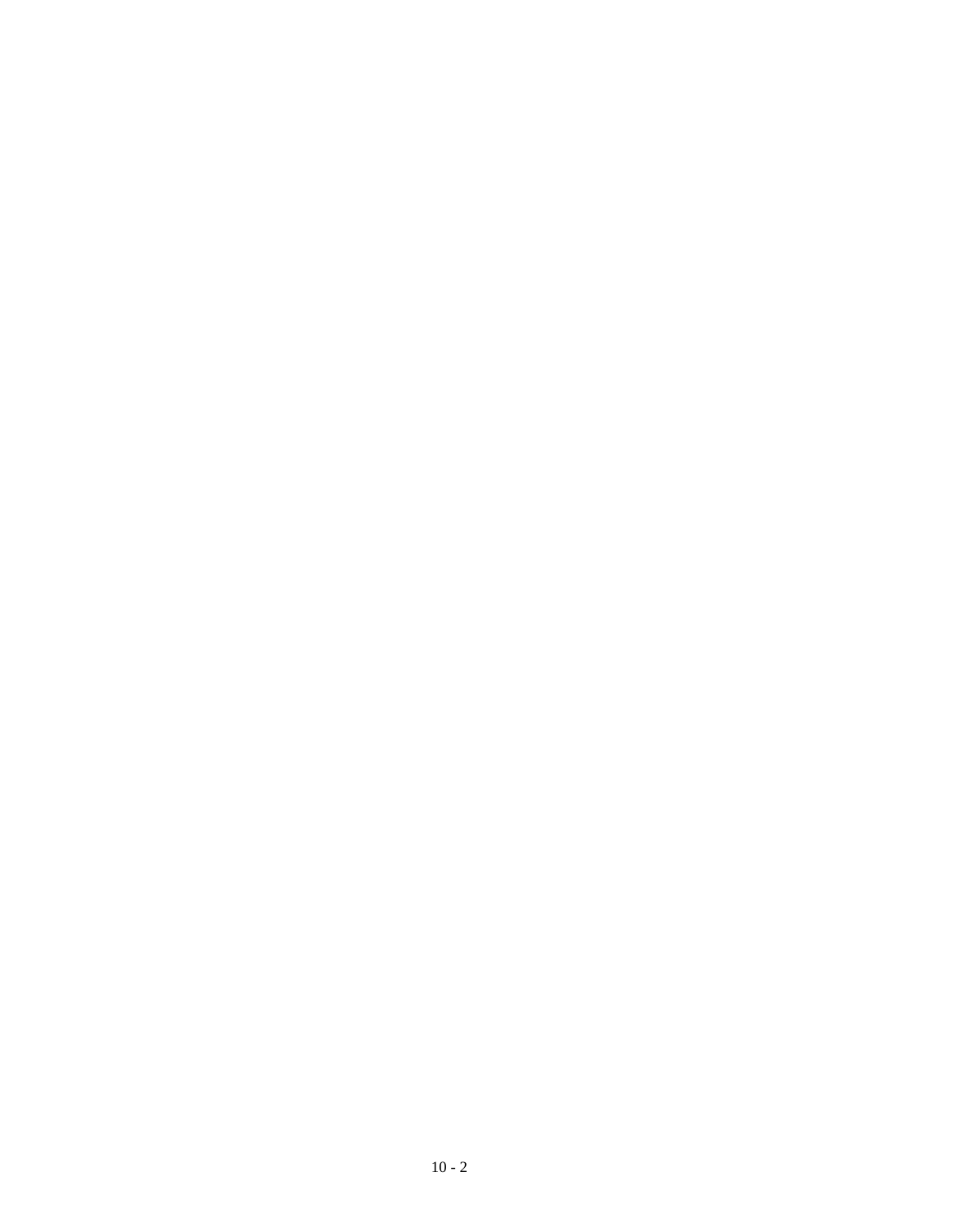# **10.02 Intent and Purpose of H-l Historic District**

It is the intent of this district to preserve the historic sites and structures of the City of Gallatin. The requirements of the district are designed to protect and preserve historic and/or architectural value; create an aesthetic atmosphere; strengthen the economy; protect and enhance the city's attractions to tourists and visitors and the support and stimulus to business and industry thereby provided; and promote the education and patriotic heritage of the present and future citizens of the community. In order to achieve the intent of the H-l Historic District, as shown on the official Zoning Map of Gallatin, Tennessee, the following regulations shall apply:

## 10.02.010 Uses and Structures

Any use permitted by the existing zoning classification is also permitted by the H-l Historic District.

## 10.02.020 Application of the H-1 Historic District

The H-l District classification may be superimposed in addition to the existing zoning classification where the following criteria shall be determined to exist by the Historic District Commission.

- A. The quality of significance in American History, architecture, archeology, and culture is present in districts, sites, buildings, and structures that possess integrity of location, design, setting, materials, workmanship, feeling and association, and:
- B. that are associated with events that have made a significant contribution to the broad patterns of our history; or
	- 1. that are associated with the lives of persons significant in our past; or
	- 2. that embody the distinctive characteristics of a type, period, or method of construction or that represent the work of a master, or that possess high artistic values, or that represent a significant and distinguishable entity whose components may lack individual distinction; or
	- 3. that have yielded, or may be likely to yield, archaeological information.

#### 10.02.030 Administration

No building permit for construction, major alteration or rehabilitation, moving, or demolition to be carried on within the H-1 District shall be issued by the Building Inspector until it is submitted to and receives approval in writing by the Historical District Commission.

A. Administration shall be by the office of the Zoning Administrator and the Historical District Commission and all items regulated within the H-1 District shall be submitted to the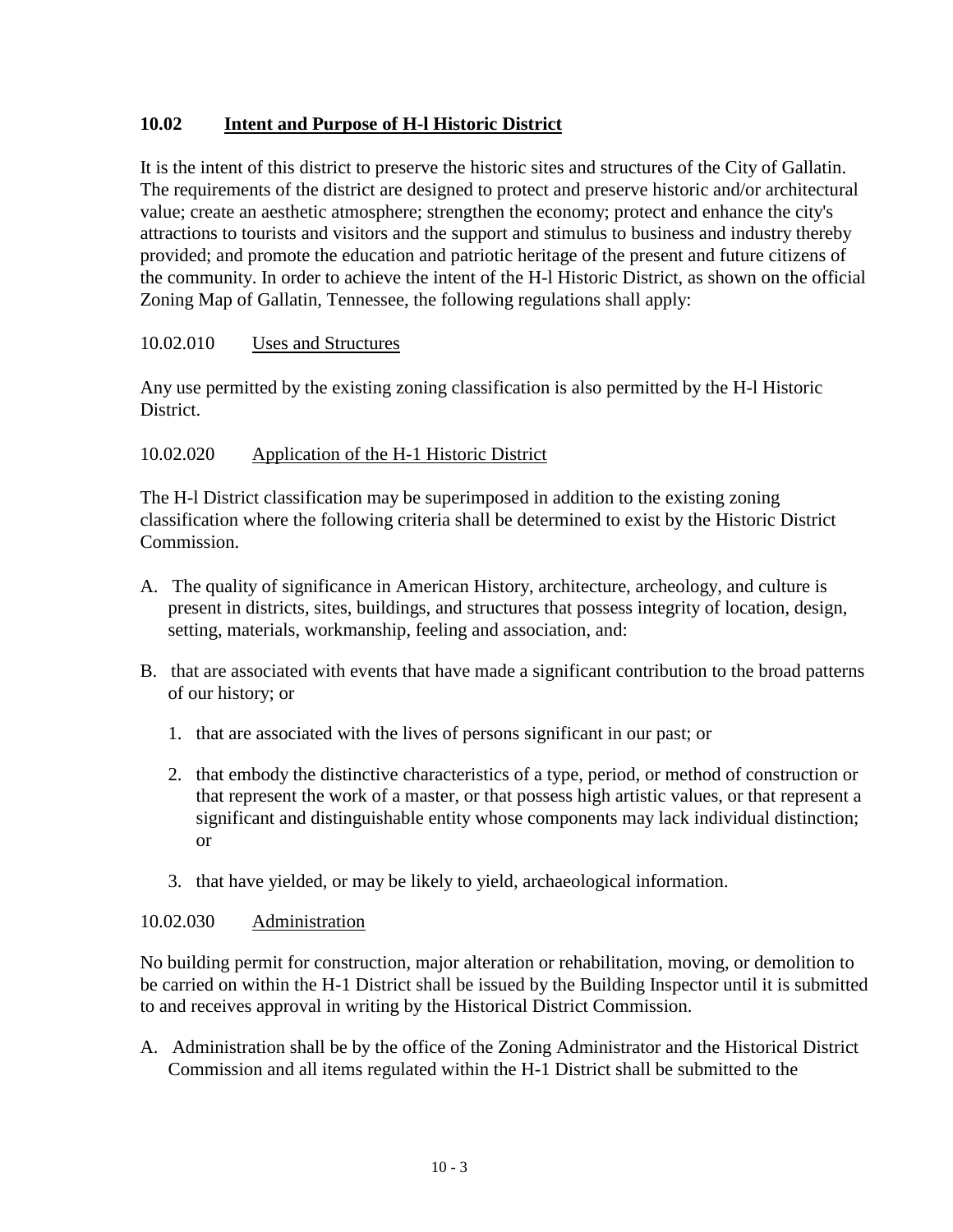Historical District Commission (through the office of the Zoning Administrator) for its review.

- B. Building Permit Required All alterations, additions, or new construction which, previous to the establishment of this H-1 District, required that application be made for a Building Permit, and approval obtained before the work on such alterations, additions, or new construction can begin. In addition it shall be required that application be made in the same manner for any work, including but not limited to, alterations, additions, demolition, removal or new construction which alters or contributes to the exterior appearance of existing structures.
- C. Within 90 days of the passage of this Ordinance, the Historic District Commission shall prepare and submit to the Gallatin Mayor and Aldermen design review guidelines which shall be used by the Historical District Commission in the consideration of any application for certificate of appropriateness applied for under this Ordinance. No application may be considered by the Historic District Commission until such time as said guidelines have received approval of the Mayor and Aldermen.
- D. Building Permit Procedures
	- 1. Applications for building permits within the H-1 District shall be made to the Codes and Planning Department Offices and all such applications shall be referred directly to the Historic District Commission. The Historic District Commission shall have broad powers to request detailed construction plans and related data pertinent to a thorough review of any application.
	- 2. Upon receiving an application for a Building Permit the Historic District Commission shall, within thirty (30) days following the availability of sufficient data, issue to the Codes and Planning Departments a letter stating its approval with or without attached conditions or disapproval with the grounds for disapproval stated in writing.
	- 3. The office of the Building Inspector shall additionally review applications for Building Permits (which have received written approval from the Historic District Commission) in the same manner review is made of Building Permit applications outside of the H-1 District, and final issuance or rejection shall additionally be based upon the adopted Building Codes of the City of Gallatin. The fee charged for Building Permits within the H-1 District shall conform to existing fee schedules for Building Permits in any other zoning district within the City of Gallatin.
	- 4. Inspection of building improvements shall be the responsibility of the Codes and Planning Departments. The final inspection will be the joint responsibility of the Codes and Planning Departments and a designee of the Historic District Commission.
- 10.02.040 Historic District Commission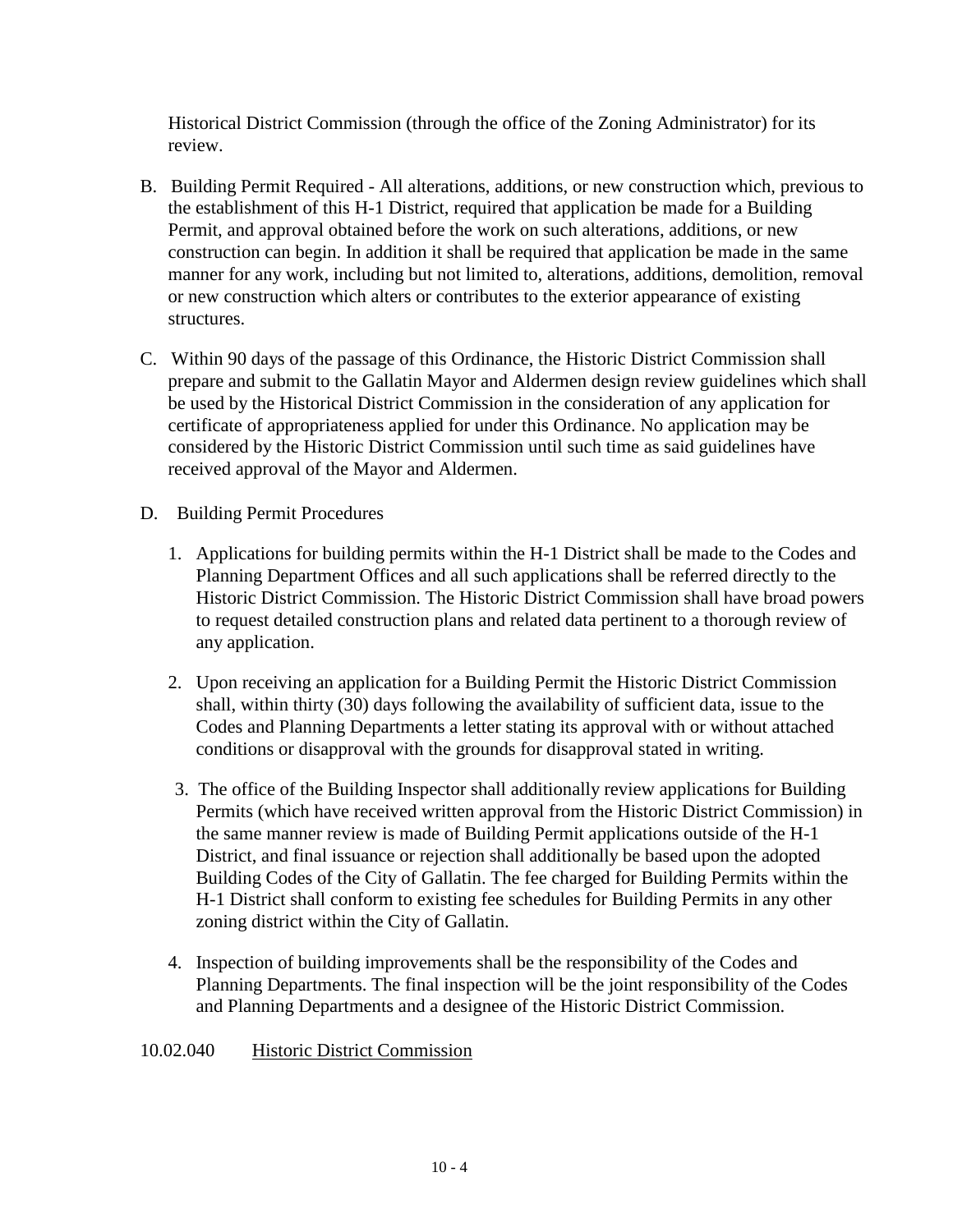- A. Creation and Appointment In accordance with Tennessee Code Annotated 13-7-401, a Historic District Commission is hereby establish. The Mayor and Aldermen shall create a five (5) member Historic District Commission which shall consist of a representative of a local patriotic or historical organization; an architect, if available; a member of the Planning Commission, at the time of his appointment; and the remaining members shall be appointed from the community in general. Historic District Commission members shall be appointed by the Mayor, subject to confirmation by the Aldermen. Appointments to membership on the Historic District Commission shall be arranged so that the term of one member shall expire each year and his successor shall be appointed in the like manner in terms of five (5) years. All members shall serve without compensation. The members of the Commission shall elect a Chairman from among themselves to preside over meetings.
- B. Procedure Meetings of the Historic District Commission shall be held at the call of the Chairman or by the majority of the membership. All meetings of the Commission shall be open to the public. The Commission shall give notice of the place, date, and time of any public hearings which they hold under the provisions of this Ordinance, by publication in an official newspaper or a newspaper of general circulation at least seven (7) days immediately prior thereto. At least three (3) members of the Commission shall constitute a quorum for the transaction of its business. The concurring vote of a majority of the Commission shall constitute final action of the Commission on any matter before it. The Commission shall keep minutes of its procedures showing the vote of each member upon each question; or if absent or failing to vote, indicating such fact.
- C. Powers and Duties The Historic District Commission shall have the following powers:
	- 1. To request detailed construction plans and related data pertinent to thorough review of any proposal before the Commission.
	- 2. The Historic District Commission shall within thirty (30) days following availability of sufficient data, direct the granting of a building permit with or without conditions or direct the refusal of a building permit providing the grounds for refusal are stated in writing.
	- 3. Upon review of the application for a building permit, the Historic District Commission shall give prime consideration to:
		- (a) historic and/or architectural value of present structure;
		- (b) the relationship of exterior architectural features of such structures to the rest of the structures of the surrounding area;
		- (c) the general compatibility of exterior design, arrangement, texture and materials proposed to be used;
		- (d) to any other factor, including aesthetic, which is deemed pertinent.
	- 4. Additional powers and duties: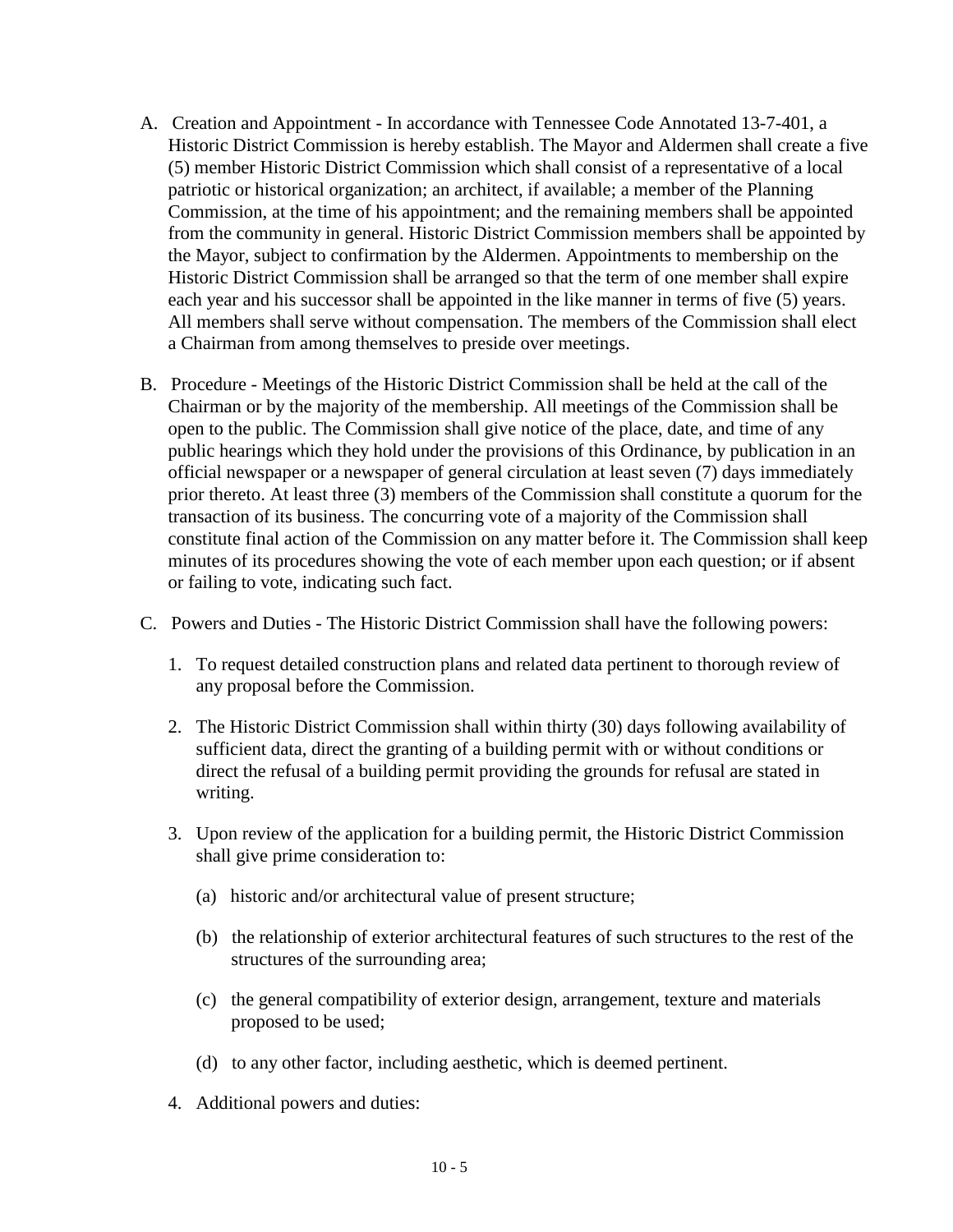(a) It shall be the duty of the Historic District Commission to make the following determination with respect to the historic district;

Appropriateness of altering or demolishing any building or structure within the Historic District. The Commission may require interior and exterior photographs, architectural measured drawings of the exterior, or other notations of architectural features to be used for historical documentation as a condition of any permission to demolish a building or structure, such photographs, drawings, etc. shall be at the expense of the applicant.

Appropriateness of the exterior architectural features including signs and other exterior fixtures of any new buildings and structures to be constructed within the Historic District.

Appropriateness of exterior design of any new extension of any existing building or structure within the historic district.

Appropriateness of front yards, side yards, rear yards, off-street parking spaces, location of entrance drives into the property, sidewalks along the public right-of-way, which might affect the character of any building or structure within the historic district.

The general compatibility of exterior design, arrangement, texture, and material of the building or other structure in question and the relation of such factors to similar features of buildings in the immediate surroundings. However, the Historic District Commission shall not consider interior arrangement or design, nor shall it make any requirements except for the purpose of preventing extensions incongruous to the historic aspects of the surroundings.

- (b) Right of Entry Upon Land The Commission, its members and employees, in the performance of its work, may enter upon any land within its jurisdiction and make examinations and surveys and place or remove public notices as required by this Ordinance, but there shall be no right of entry into any building without the consent of the owner.
- (c) Liability of Historic District Commission Members Any Historic District Commission member acting within the powers granted by the Ordinance is relieved from all personal liability for any damage and shall be held harmless by the city government. Any suit brought against any member of the Commission shall be defended by a legal representative furnished by the city government until the termination of the procedure.
- (d) Jurisdiction The Historic District Commission shall have exclusive jurisdiction relating to historic matters. Anyone who may be aggrieved by any final order or judgement of the Commission may have said order or judgment reviewed by the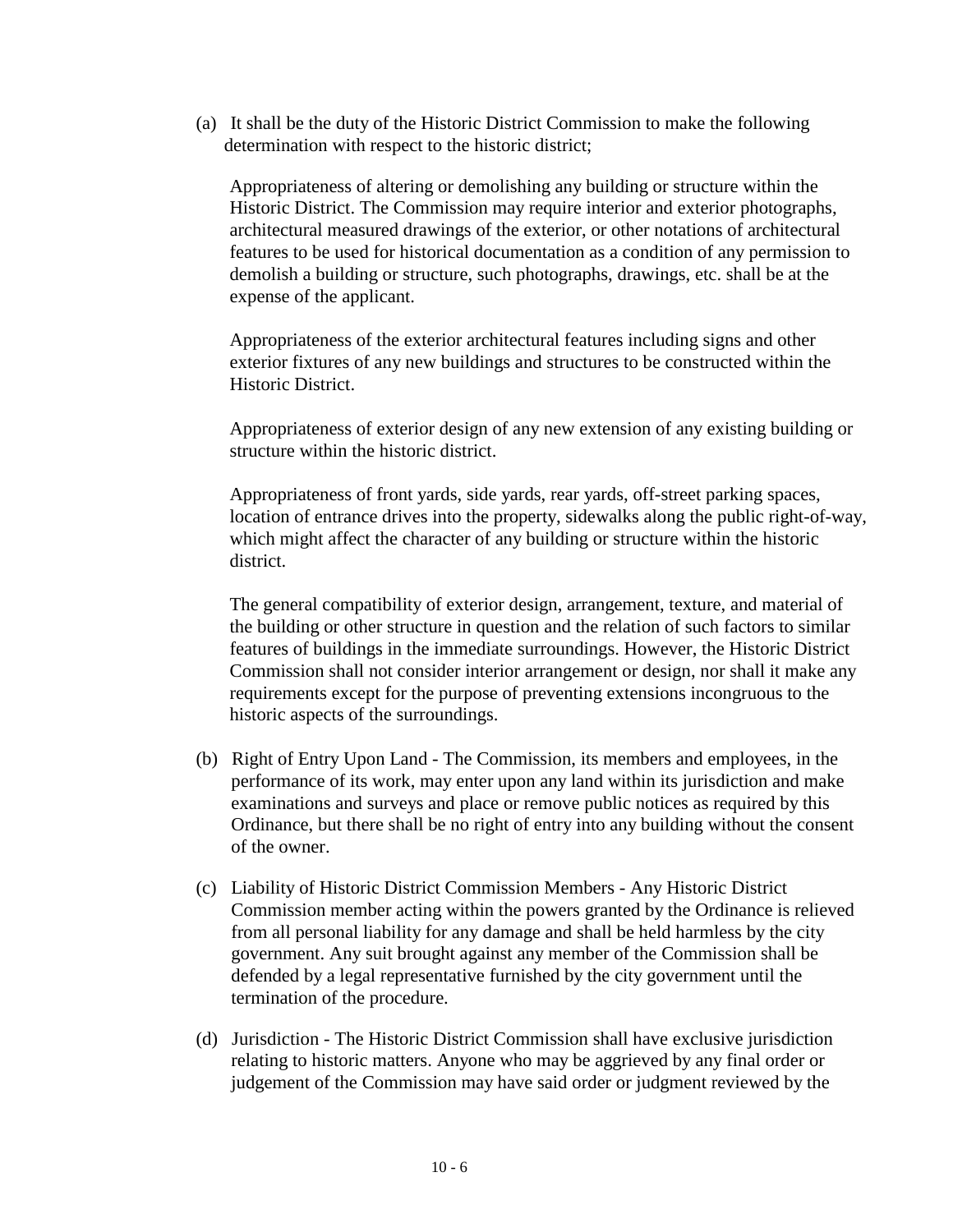courts by the procedures of statutory certiorari as provided for in the Tennessee Code Annotated, Sections 27-9-102 and 27-4-103.

- (e) Conflict of Interest Any member of the Historic District Commission who shall have a direct or indirect interest in any property which is the subject matter of, or affected by, a decision of said Commission shall be disqualified from participation in the discussion, decision, or proceedings of the Historic District Commission in connection therewith.
- (f) to recommend the creation of historic districts or zones to the City Council (Also see TCA 13-7-405)
- (g) to Issue Certificates of Appropriateness per TCA Section 13-7-406.
- (h) to review requests to construct alter, repair, rehabilitate, relocate or demolish any building structure or other improvement within an established historic district or zone prior to action to deny or approve a certificate of appropriateness.

## 10.02.050 Maintenance and Repair of Improvements

Every person in charge of an improvement in a historic district shall keep in good repair all of the exterior portions of such improvements and all interior portions thereof which, if not so maintained, may cause or tend to cause the exterior portions of such improvement to deteriorate, decay, or become damaged or otherwise to fall into a state of disrepair.

# 10.02.060 Remedying of Dangerous Conditions

In any case where a city enforcement agency shall order or direct the construction, removal, alteration, or demolition of any improvement in a historic district for the purpose of remedying conditions determined to be dangerous to life, health, or property, nothing contained in this chapter shall be construed as making it unlawful for any person, without prior issuance of a letter of approval pursuant to this Ordinance, to comply with such order of direction. However, the enforcement agency shall give the Commission notice of any proposed order or direction which affects or may affect the exterior appearance of any structure, or site, on or in the environs of a historic district. The Commission shall be afforded adequate opportunity to review and provide written comments upon any action proposed by an enforcement agency within a historic district prior to the initiation of any said action.

## 10.02.070 Injunctive Powers and Penalties

A. Where it appears that the owner or person in charge of an improvement on a landmark site or preservation site threatens or is about to do or is doing any work in violation of the Ordinance, the City Attorney for the City of Gallatin shall, when directed by the Mayor or Aldermen, forthwith apply to an appropriate court for an injunction against such violation of this Ordinance. If an order of the court enjoining or restraining such violation does not receive immediate compliance, the City Attorney shall forthwith apply to an appropriate court to punish said violation pursuant to law.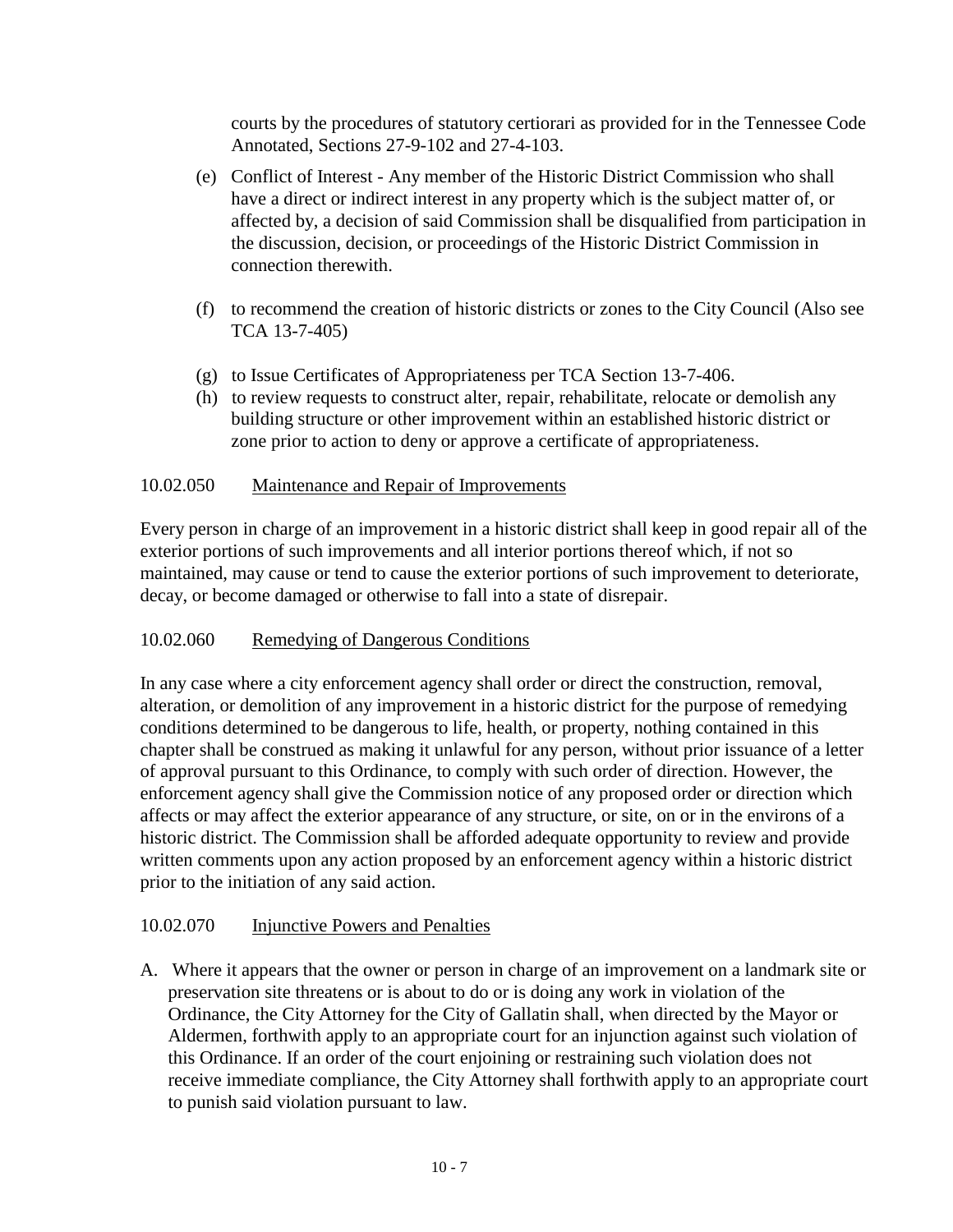B. A violation of this Ordinance is punishable by a fine of not less than two dollars (\$2.00) and not exceeding fifty dollars (\$50.00) or by imprisonment not exceeding ninety (90) days, or by both such fines and imprisonment. Every day of violation may be held to constitute a separate offense.

(Ordinance O1701-14, 3/21/17)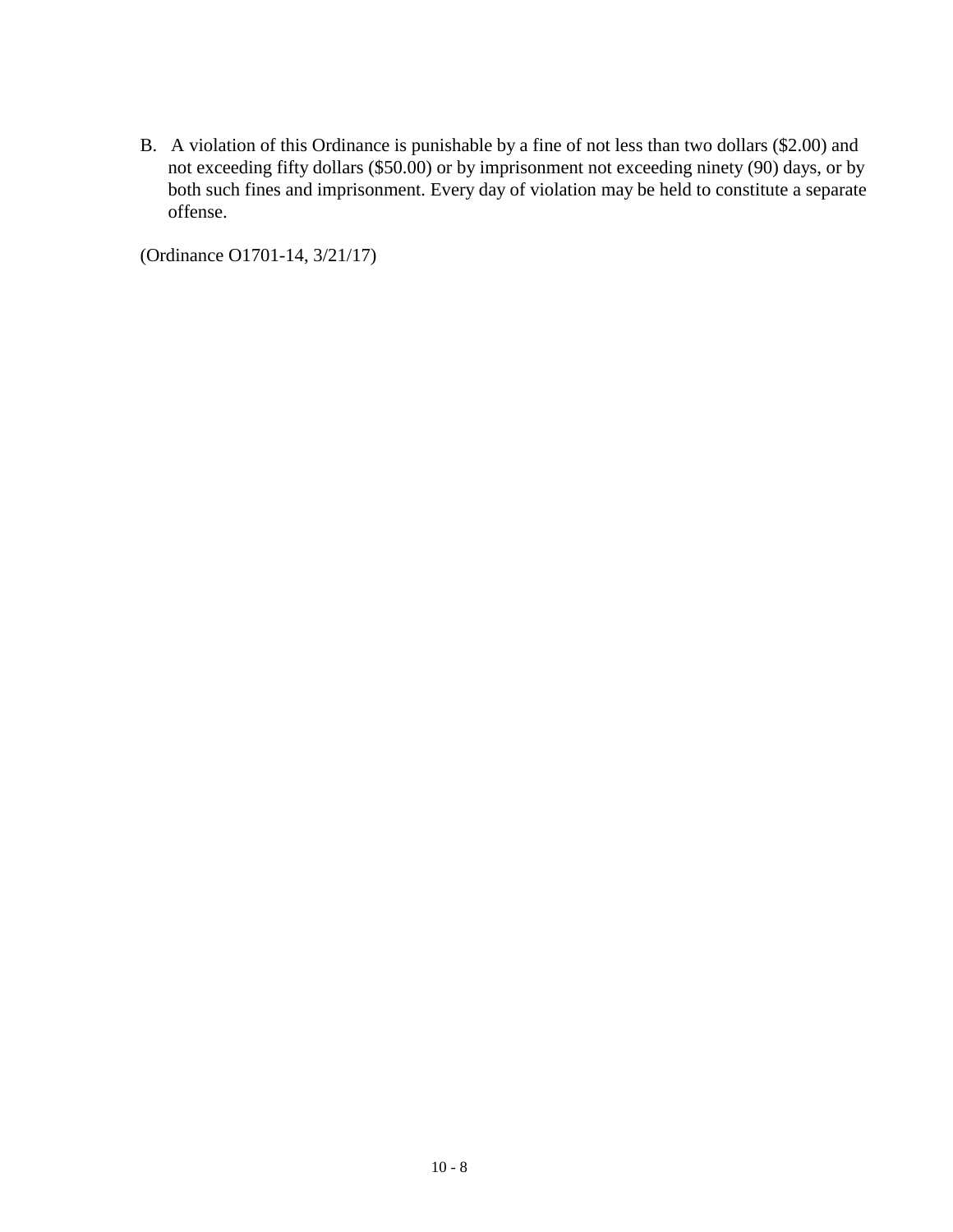# **10.03 Statutory Authorization, Findings of Fact, Purpose and Objectives Related to the Municipal Floodplain Ordinance**

## 10.03.010 Statutory Authorization, Findings of Fact, Purpose and Objectives

The Legislature of the State of Tennessee has in Sections 13-7-201 through 13-7-210; Tennessee Code Annotated, delegated the responsibility to local governmental units to adopt regulations designed to promote the public health, safety, and general welfare of its citizenry. Therefore, the Gallatin Board of Mayor and Aldermen, ordain as follows:

## 10.03.020 Findings of Fact

- A. The Gallatin Board of Mayor and Aldermen, wishes to maintain eligibility in the National Flood Insurance Program and in order to do so must meet the requirements of 60.3 of the Federal Insurance Administration Regulations found at 44 CFR Ch. 1 (10-1-04 Edition).
- B. Areas of Gallatin are subject to periodic inundation which could result in loss of life and property, health and safety hazards, disruption of commerce and governmental services, extraordinary public expenditures for flood protection and relief, and impairment of the tax base, all of which adversely affect the public health, safety and general welfare.
- C. These flood losses are caused by the cumulative effect of obstructions in floodplains, causing increases in flood heights and velocities; by uses in flood hazard areas which are vulnerable to floods; or construction which is inadequately elevated, flood-proofed, or otherwise unprotected from flood damages.

## 10.03.030 Statement of Purpose

It is the purpose of this Ordinance to promote the public health, safety and general welfare, and to minimize public and private losses due to flood conditions in specific areas. This Ordinance is designed to:

- A. Restrict or prohibit uses which are vulnerable to water or erosion hazards, or which result in damaging increases in erosion, flood heights, or velocities;
- B. Require that uses vulnerable to floods, including community facilities, be protected against flood damage at the time of initial construction;
- C. Control the alteration of natural floodplains, stream channels, and natural protective barriers involved in the accommodation floodwaters;
- D. Control filling, grading, dredging and other development which may increase flood damage or erosion, and;
- E. Prevent or regulate the construction of flood barriers which will unnaturally divert floodwaters or which may increase flood hazards to other lands.

#### 10.03.040 Objectives

The objectives of this Ordinance are: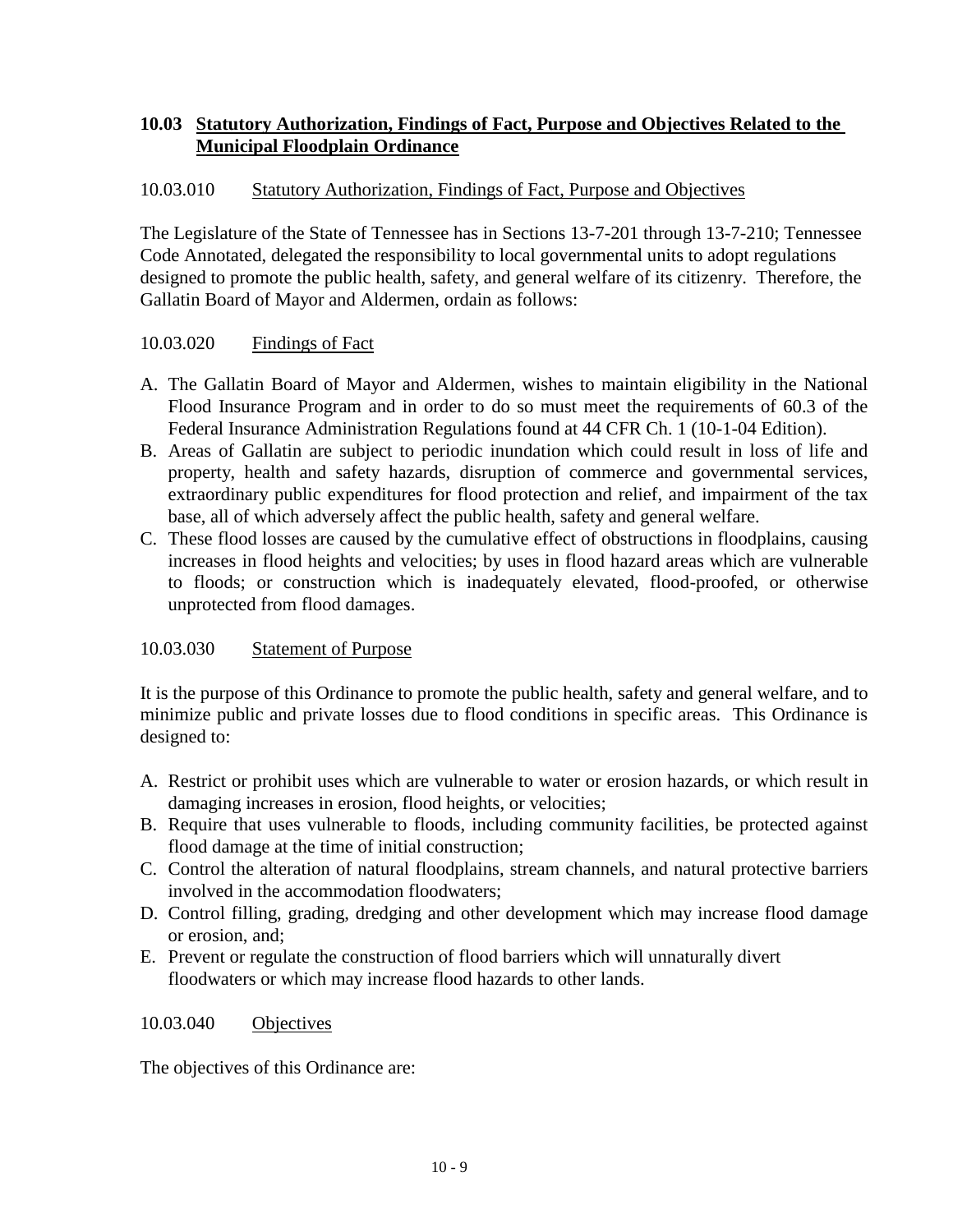A. To protect human life, health and property;

- B. To minimize expenditure of public funds for costly flood control projects;
- C. To minimize the need for rescue and relief efforts associated with flooding and generally undertaken at the expense of the general public;
- D. To minimize prolonged business interruptions;
- E. To minimize damage to public facilities and utilities such as water and gas mains, electric, telephone and sewer lines, streets and bridges located in floodable areas;
- F. To help maintain a stable tax base by providing for the sound use and development of flood prone areas in such a manner as to minimize blight in flood areas;
- G. To ensure that potential homebuyers are notified that property is in a floodable area; and
- H. To maintain eligibility for participation in the National Flood Insurance Program.

## 10.03.041 Definitions

Unless specifically defined below, words or phrases used in this Ordinance shall be interpreted as to give them the meaning they have in common usage and to give this Ordinance its most reasonable application given its stated purpose and objectives.

*"Accessory Structure"* shall represent a subordinate structure to the principal structure and, for the purpose of this section, shall conform to the following:

- 1. Accessory structures shall not be used for human habitation.
- 2. Accessory structures shall be designed to have low flood damage potential.
- 3. Accessory structures shall be constructed and placed on the building site so as to offer the minimum resistance to the flow of floodwaters.
- 4. Accessory structures shall be firmly anchored to prevent flotation that may result in damage to other structures.
- 5. Service facilities such as electrical and heating equipment shall be elevated or floodproofed.

*"Act"* means the statutes authorizing the National Flood Insurance Program that are incorporated in 42 U.S.C. 4001-4128.

*"Addition (to an existing building)"* means any walled and roofed expansion to the perimeter of a building in which the addition is connected by a common load-bearing wall other than a firewall. Any walled and roofed addition, which is connected by a firewall or is separated by an independent perimeter load-bearing wall, shall be considered "New Construction".

*"Appeal"* means a request for a review of the local enforcement officer's interpretation of any provision of this Ordinance or a request for a variance.

*"Area of Shallow Flooding"* means a designated AO or AH Zone on a community's Flood Insurance Rate Map (FIRM) with one percent or greater annual chance of flooding to an average depth of one to three feet where a clearly defined channel does not exist, where the path of flooding is unpredictable and indeterminate; and where velocity flow may be evident. (Such flooding is characterized by ponding or sheet flow.)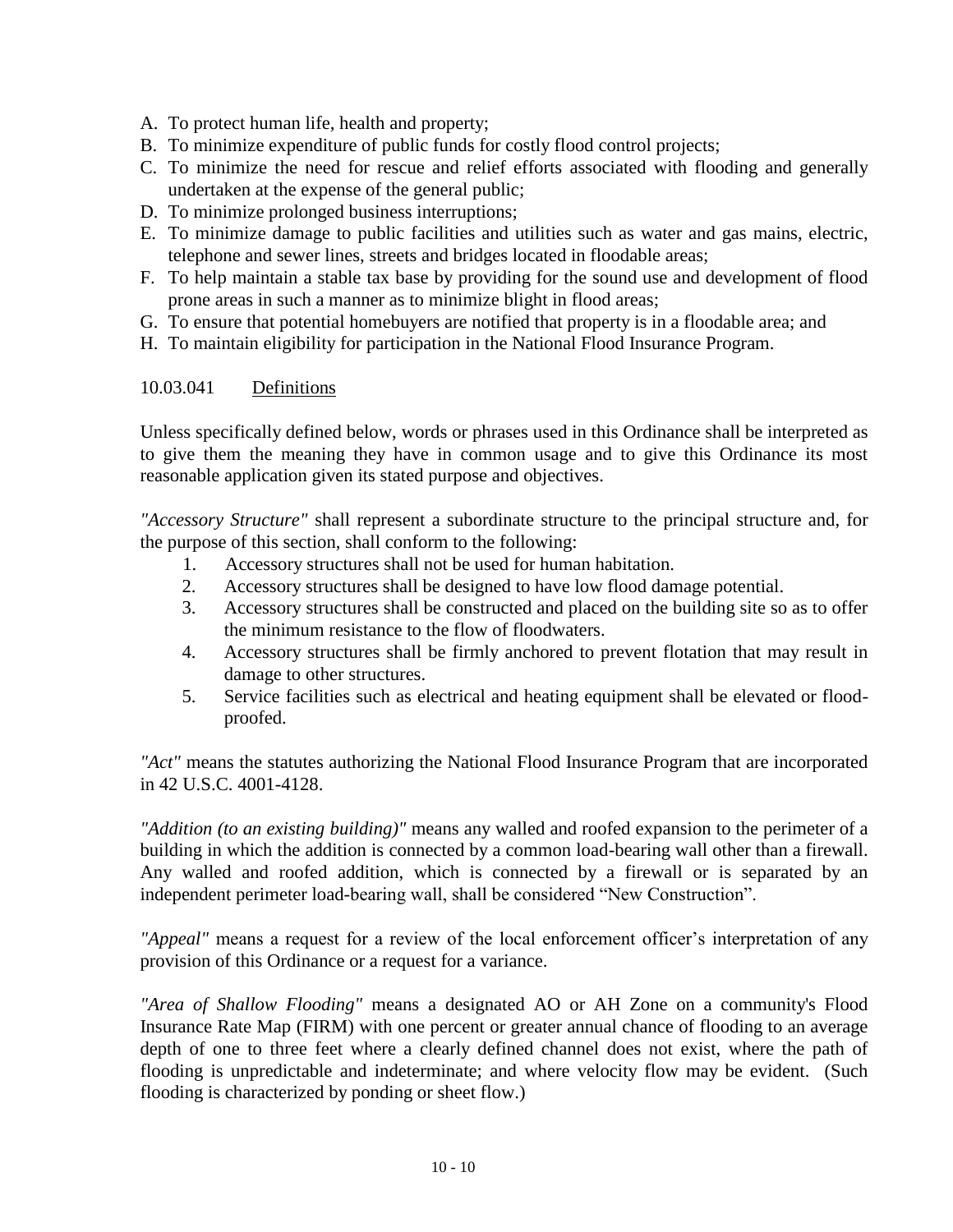*"Area of Special Flood-Related Erosion Hazard"* is the land within a community that is most likely to be subject to severe flood-related erosion losses. The area may be designated as Zone E on the Flood Hazard Boundary Map (FHBM). After the detailed evaluation of the special floodrelated erosion hazard area in preparation for publication of the FIRM, Zone E may be further refined.

*"Area of Special Flood Hazard"* is the land in the floodplain within a community subject to a one- percent or greater chance of flooding in any given year. The area may be designated as Zone A on the FHBM. After detailed ratemaking has been completed in preparation for publication of the FIRM, Zone A usually is refined into Zones A, AO, AH, A1-30, AE or A99.

*"Base Flood"* means the flood having a one percent chance of being equalled or exceeded in any given year.

*"Basement"* means that portion of a building having its floor subgrade (below ground level) on all sides.

*"Breakaway Wall"* means a wall that is not part of the structural support of the building and is intended through its design and construction to collapse under specific lateral loading forces, without causing damage to the elevated portion of the building or supporting foundation system.

*"Building",* means any structure built for support, shelter, or enclosure for any occupancy or storage. (See "Structure")

*"Development"* means any man-made change to improved or unimproved real estate, including, but not limited to, buildings or other structures, mining, dredging, filling, grading, paving, excavating, drilling operations, or permanent storage of equipment or materials.

*"Elevated Building"* means a non-basement building built to have the lowest floor of the lowest enclosed area elevated above the ground level by means of fill, solid foundation perimeter walls with openings sufficient to facilitate the unimpeded movement of floodwater, pilings, columns, piers, or shear walls adequately anchored so as not to impair the structural integrity of the building during a base flood event.

*"Emergency Flood Insurance Program"* or *"Emergency Program"* means the program as implemented on an emergency basis in accordance with section 1336 of the Act. It is intended as a program to provide a first layer amount of insurance on all insurable structures before the effective date of the initial FIRM.

*"Erosion"* means the process of the gradual wearing away of landmasses. This peril is not per se covered under the Program.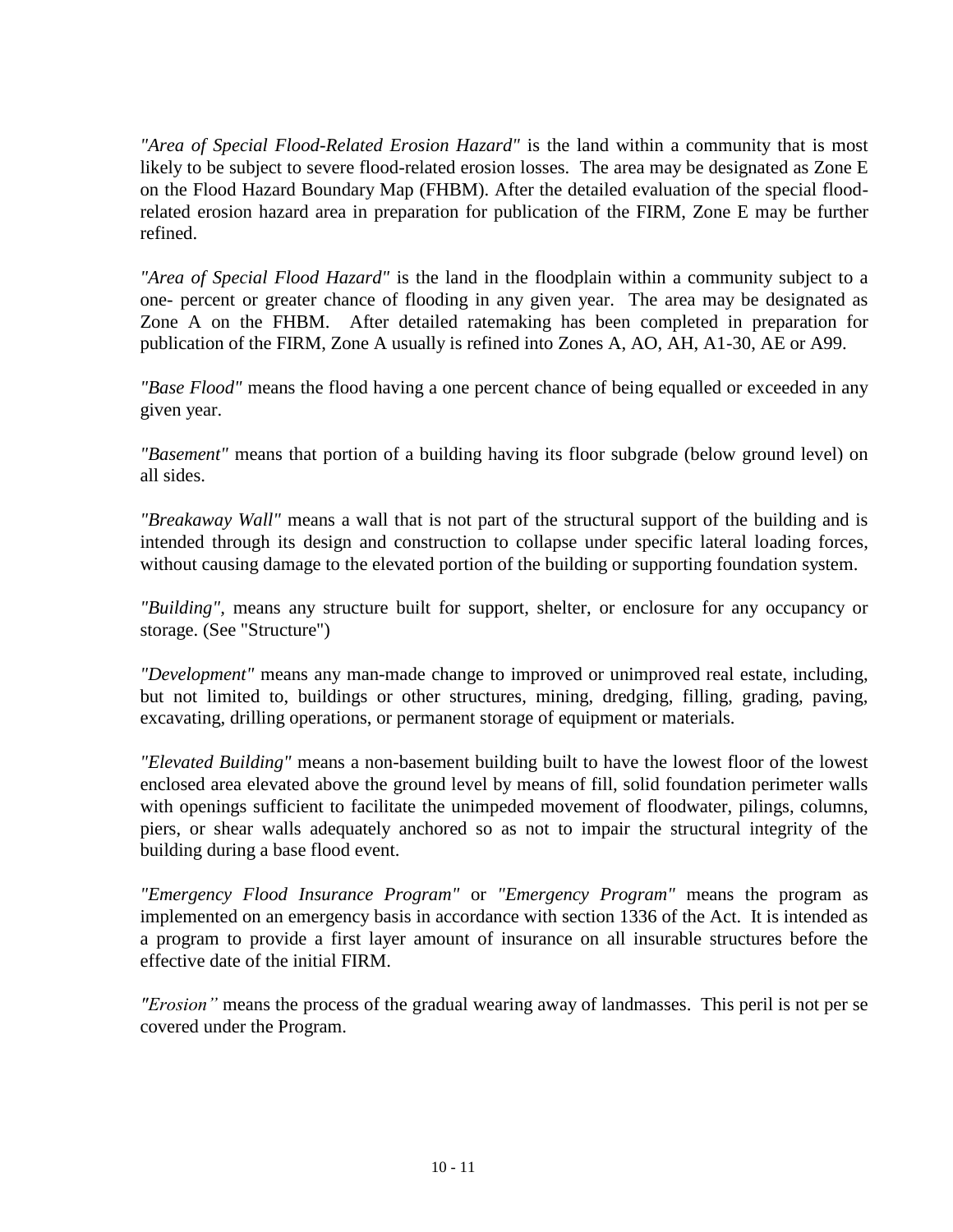*"Exception"* means a waiver from the provisions of this Ordinance that relieves the applicant from the requirements of a rule, regulation, order or other determination made or issued pursuant to this Ordinance.

*"Existing Construction"* means any structure for which the "start of construction" commenced before the effective date of the first floodplain management code or ordinance adopted by the community as a basis for that community's participation in the National Flood Insurance Program (NFIP)).

*"Existing Manufactured Home Park or Subdivision"* means a manufactured home park or subdivision for which the construction of facilities for servicing the lots on which the manufactured homes are to be affixed (including, at a minimum, the installation of utilities, the construction of streets, final site grading or the pouring of concrete pads) is completed before the effective date of the first floodplain management code or ordinance adopted by the community as a basis for that community's participation in the National Flood Insurance Program (NFIP)).

*"Existing Structures"* see *"Existing Construction"*.

*"Expansion to an Existing Manufactured Home Park or Subdivision"* means the preparation of additional sites by the construction of facilities for servicing the lots on which the manufactured homes are to be affixed (including the installation of utilities, the construction of streets, and either final site grading or the pouring of concrete pads).

*"Flood" or "Flooding"* means a general and temporary condition of partial or complete inundation of normally dry land areas from:

- 1. The overflow of inland or tidal waters;
- 2. The unusual and rapid accumulation or runoff of surface waters from any source.

*"Flood Elevation Determination"* means a determination by the Administrator of the water surface elevations of the base flood, that is, the flood level that has a one percent or greater chance of occurrence in any given year.

*"Flood Elevation Study"* means an examination, evaluation and determination of flood hazards and, if appropriate, corresponding water surface elevations, or an examination, evaluation and determination of mudslide (i.e., mudflow) or flood-related erosion hazards.

*"Flood Hazard Boundary Map (FHBM)"* means an official map of a community, issued by the Federal Emergency Management Agency, where the boundaries of areas of special flood hazard have been designated as Zone A.

*"Flood Insurance Rate Map (FIRM)"* means an official map of a community, issued by the Federal Emergency Management Agency, delineating the areas of special flood hazard or the risk premium zones applicable to the community.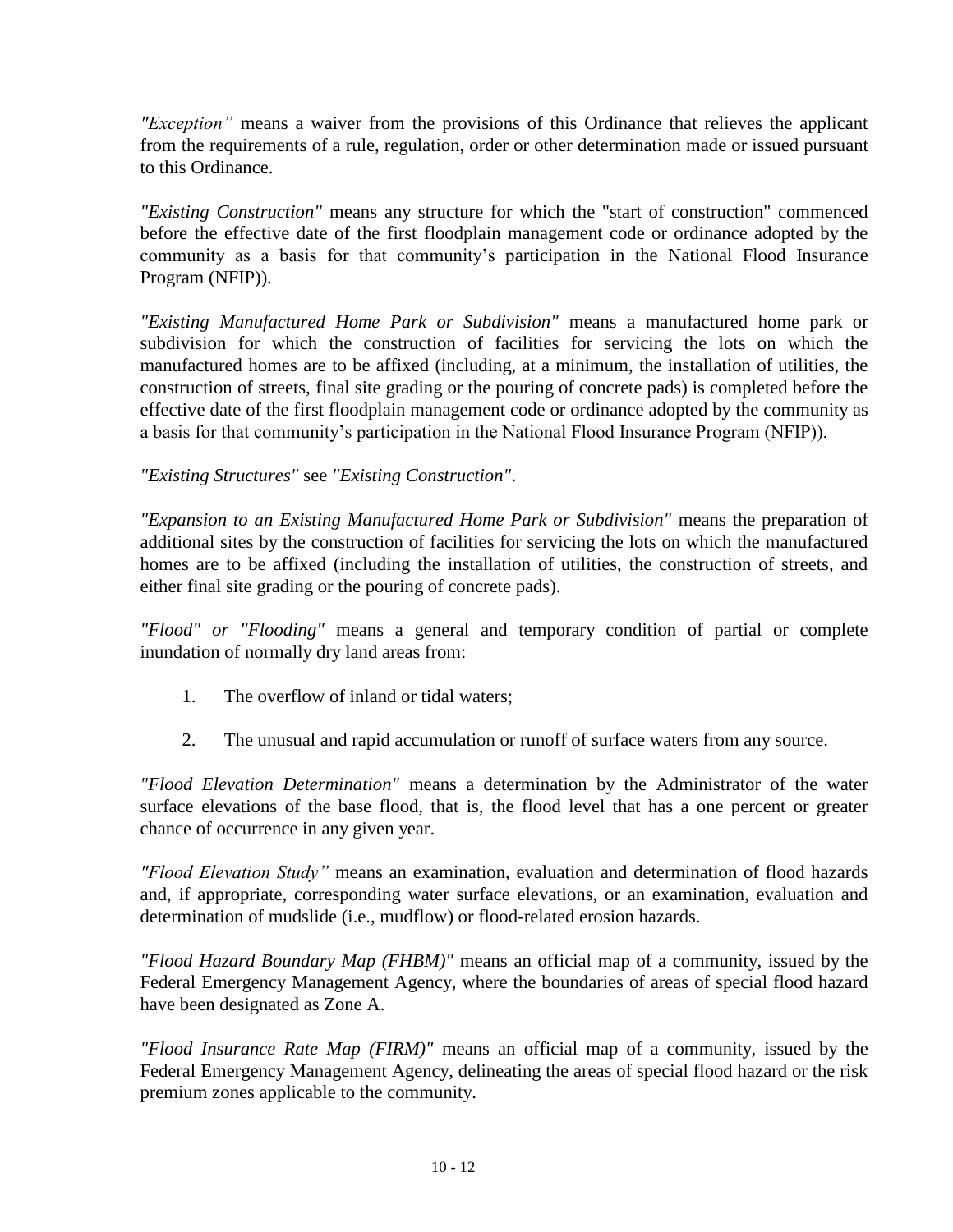*"Flood Insurance Study"* is the official report provided by the Federal Emergency Management Agency, evaluating flood hazards and containing flood profiles and water surface elevation of the base flood.

*"Floodplain"* or *"Flood Prone Area"* means any land area susceptible to being inundated by water from any source (see definition of "Flood or Flooding").

"*Floodplain Administrator* "- That person appointed by the City Council to administer and interpret the floodplain ordinance of the City.

*"Floodplain Management"* means the operation of an overall program of corrective and preventive measures for reducing flood damage, including but not limited to emergency preparedness plans, flood control works and floodplain management regulations.

*"Flood Protection System"* means those physical structural works for which funds have been authorized, appropriated, and expended and which have been constructed specifically to modify flooding in order to reduce the extent of the area within a community subject to a "special flood hazard" and the extent of the depths of associated flooding. Such a system typically includes hurricane tidal barriers, dams, reservoirs, levees or dikes. These specialized flood modifying works are those constructed in conformance with sound engineering standards.

*"Floodproofing"* means any combination of structural and nonstructural additions, changes, or adjustments to structures which reduce or eliminate flood damage to real estate or improved real property, water and sanitary facilities, structures and their contents.

*"Flood-Related Erosion"* means the collapse or subsidence of land along the shore of a lake or other body of water as a result of undermining caused by waves or currents of water exceeding anticipated cyclical levels or suddenly caused by an unusually high water level in a natural body of water, accompanied by a severe storm, or by an unanticipated force of nature, such as a flash flood, or by some similarly unusual and unforeseeable event which results in flooding.

*"Flood-Related Erosion Area"* or *"Flood-Related Erosion Prone Area"* means a land area adjoining the shore of a lake or other body of water, which due to the composition of the shoreline or bank and high water levels or wind-driven currents, is likely to suffer flood-related erosion damage.

*"Flood-Related Erosion Area Management"* means the operation of an overall program of corrective and preventive measures for reducing flood-related erosion damage, including but not limited to emergency preparedness plans, flood-related erosion control works and flood plain management regulations.

*"Floodway"* means the channel of a river or other watercourse and the adjacent land areas that must be reserved in order to discharge the base flood without cumulatively increasing the water surface elevation more than a designated height.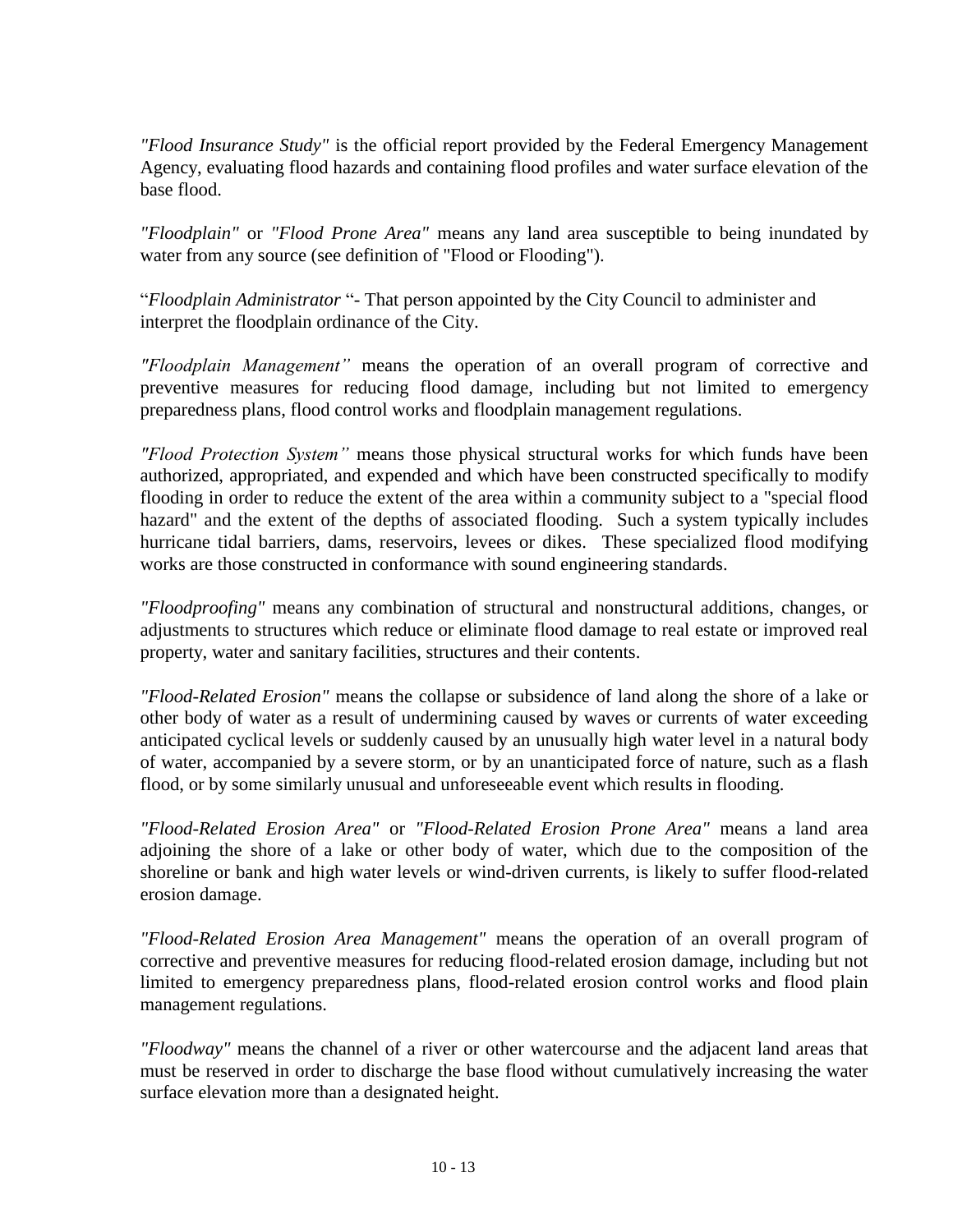*"Floor"* means the top surface of an enclosed area in a building (including basement), i.e., top of slab in concrete slab construction or top of wood flooring in wood frame construction. The term does not include the floor of a garage used solely for parking vehicles.

*"Freeboard"* means a factor of safety usually expressed in feet above a flood level for purposes of floodplain management. "Freeboard" tends to compensate for the many unknown factors that could contribute to flood heights greater than the height calculated for a selected size flood and floodway conditions, such as wave action, bridge openings and the hydrological effect of urbanization of the watershed.

*"Functionally Dependent Use"* means a use that cannot perform its intended purpose unless it is located or carried out in close proximity to water. The term includes only docking facilities, port facilities that are necessary for the loading and unloading of cargo or passengers, and ship building and ship repair facilities, but does not include long-term storage or related manufacturing facilities.

*"Highest Adjacent Grade"* means the highest natural elevation of the ground surface, prior to construction, adjacent to the proposed walls of a structure.

*"Historic Structure"* means any structure that is:

- 1. Listed individually in the National Register of Historic Places (a listing maintained by the U.S. Department of Interior) or preliminary determined by the Secretary of the Interior as meeting the requirements for individual listing on the National Register;
- 2. Certified or preliminarily determined by the Secretary of the Interior as contributing to the historical significance of a registered historic district or a district preliminarily determined by the Secretary to qualify as a registered historic district;
- 3. Individually listed on the Tennessee inventory of historic places and determined as eligible by states with historic preservation programs which have been approved by the Secretary of the Interior; or
- 4. Individually listed on a local inventory of historic places and determined as eligible by communities with historic preservation programs certified either:
	- a. By an approved state program as determined by the Secretary of the Interior, or
	- b. Directly by the Secretary of the Interior.

*"Levee"* means a man-made structure, usually an earthen embankment, designed and constructed in accordance with sound engineering practices to contain, control, or divert the flow of water so as to provide protection from temporary flooding.

*"Levee System"* means a flood protection system, which consists of a levee, or levees, and associated structures, such as closure, and drainage devices, which are constructed and operated in accordance with sound engineering practices.

*"Lowest Floor"* means the lowest floor of the lowest enclosed area, including a basement. An unfinished or flood resistant enclosure used solely for parking of vehicles, building access or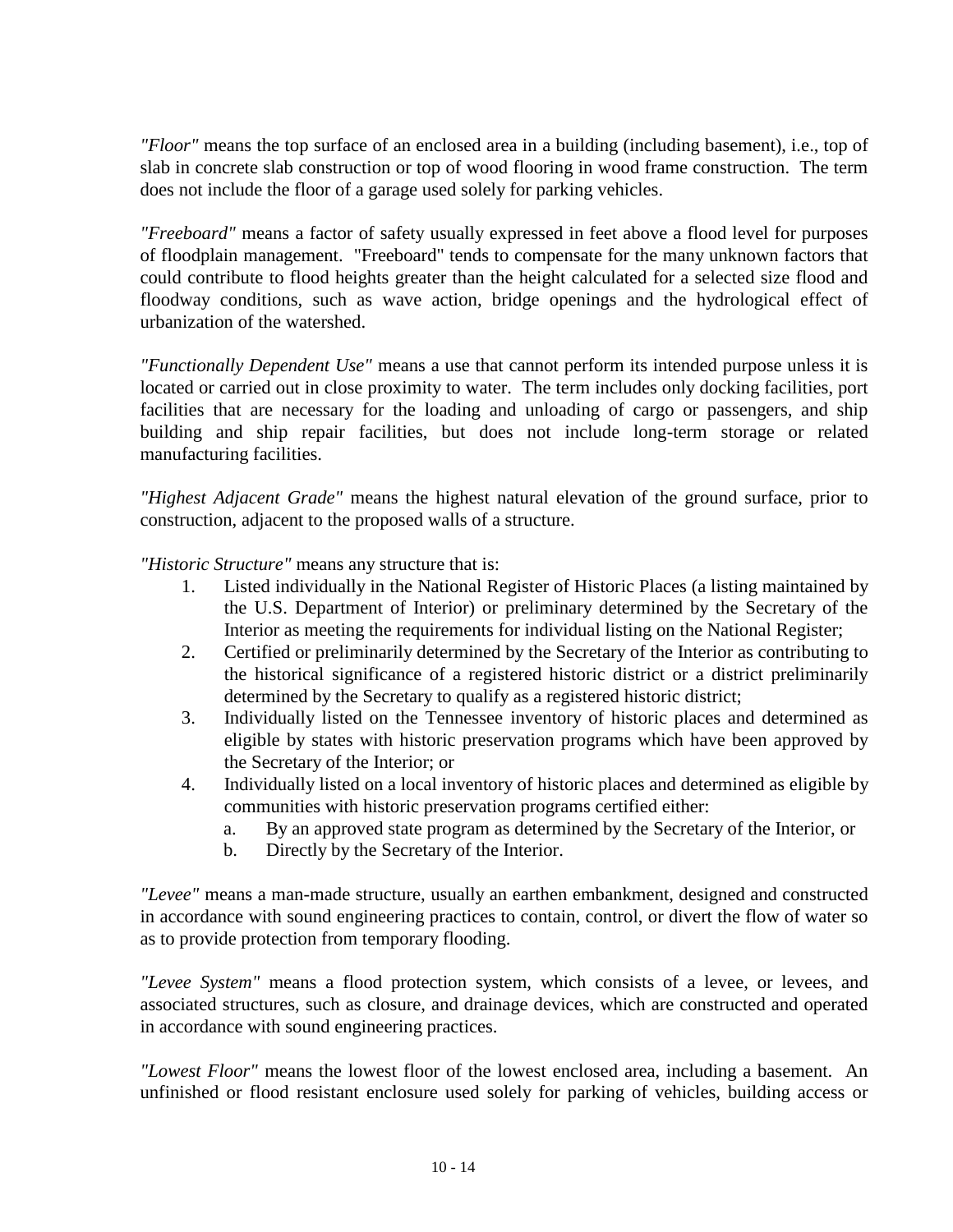storage in an area other than a basement area is not considered a building's lowest floor; provided, that such enclosure is not built so as to render the structure in violation of the applicable non-elevation design requirements of this Ordinance.

*"Manufactured Home"* means a structure, transportable in one or more sections, which is built on a permanent chassis and designed for use with or without a permanent foundation when attached to the required utilities. The term "Manufactured Home" does not include a "Recreational Vehicle", unless such transportable structures are placed on a site for 180 consecutive days or longer.

*"Manufactured Home Park or Subdivision"* means a parcel (or contiguous parcels) of land divided into two or more manufactured home lots for rent or sale.

*"Map"* means the Flood Hazard Boundary Map (FHBM) or the Flood Insurance Rate Map (FIRM) for a community issued by the Agency.

*"Mean-Sea-Level"* means the average height of the sea for all stages of the tide. It is used as a reference for establishing various elevations within the floodplain. For the purposes of this Ordinance, the term is synonymous with National Geodetic Vertical Datum (NGVD) or other datum, to which base flood elevations shown on a community's Flood Insurance Rate Map are referenced.

*"National Geodetic Vertical Datum (NGVD)"* as corrected in 1929 is a vertical control used as a reference for establishing varying elevations within the floodplain.

*"New Construction"* means any structure for which the "start of construction" commenced after the effective date of this ordinance or the effective date of the first floodplain management ordinance and includes any subsequent improvements to such structure.

*"New Manufactured Home Park or Subdivision"* means a manufactured home park or subdivision for which the construction of facilities for servicing the lots on which the manufactured homes are to be affixed (including at a minimum, the installation of utilities, the construction of streets, and either final site grading or the pouring of concrete pads) is completed after the effective date of this ordinance or the effective date of the first floodplain management ordinance and includes any subsequent improvements to such structure.

*"North American Vertical Datum (NAVD)"* as corrected in 1988 is a vertical control used as a reference for establishing varying elevations within the floodplain.

*"100-Year Flood"* see *"Base Flood"*.

*"Person"* includes any individual or group of individuals, corporation, partnership, association, or any other entity, including State and local governments and agencies.

*"Recreational Vehicle"* means a vehicle which is: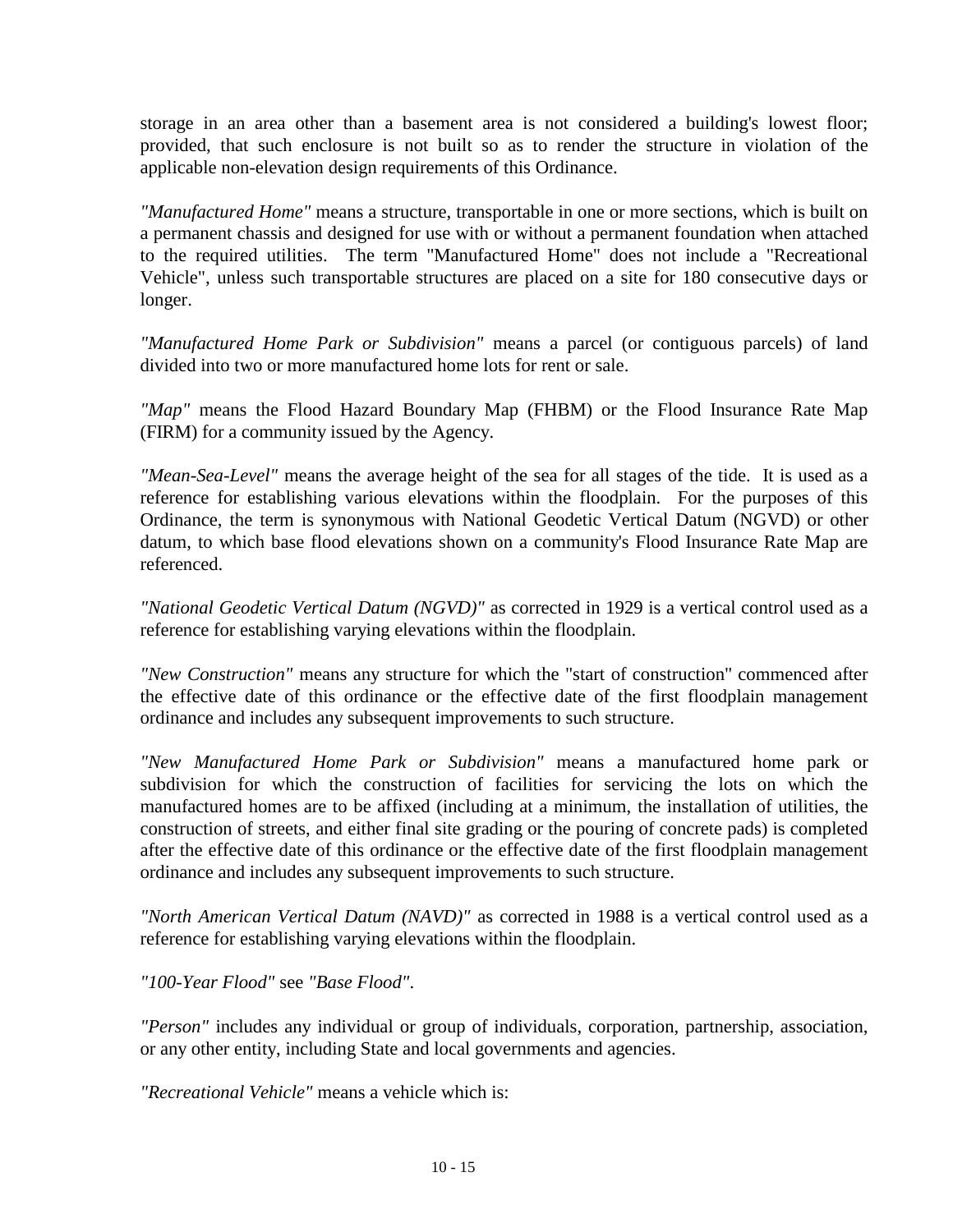- 1. Built on a single chassis;
- 2. 400 square feet or less when measured at the largest horizontal projection;
- 3. Designed to be self-propelled or permanently towable by a light duty truck; and
- 4. Designed primarily not for use as a permanent dwelling but as temporary living quarters for recreational, camping, travel, or seasonal use.

*"Regulatory Floodway"* means the channel of a river or other watercourse and the adjacent land areas that must be reserved in order to discharge the base flood without cumulatively increasing the water surface elevation more than a designated height.

*"Riverine"* means relating to, formed by, or resembling a river (including tributaries), stream, brook, etc.

*"Special Hazard Area"* means an area having special flood, mudslide (i.e., mudflow) and/or flood-related erosion hazards, and shown on an FHBM or FIRM as Zone A, AO, A1-30, AE, A99, or AH.

*"Start of Construction"* includes substantial improvement, and means the date the building permit was issued, provided the actual start of construction, repair, reconstruction, rehabilitation, addition, placement, or other improvement was within 180 days of the permit date. The actual start means either the first placement of permanent construction of a structure (including a manufactured home) on a site, such as the pouring of slabs or footings, the installation of piles, the construction of columns, or any work beyond the stage of excavation; and includes the placement of a manufactured home on a foundation. (Permanent construction does not include initial land preparation, such as clearing, grading and filling; nor does it include the installation of streets and/or walkways; nor does it include excavation for a basement, footings, piers, or foundations or the erection of temporary forms; nor does it include the installation on the property of accessory buildings, such as garages or sheds, not occupied as dwelling units or not part of the main structure. For a substantial improvement, the actual start of construction means the first alteration of any wall, ceiling, floor, or other structural part of a building, whether or not that alteration affects the external dimensions of the building.

*"State Coordinating Agency"* The Tennessee Department of Economic and Community Development's, Local Planning Assistance Office as designated by the Governor of the State of Tennessee at the request of the Administrator to assist in the implementation of the National Flood Insurance Program for the state.

*"Structure",* for purposes of this section, means a walled and roofed building that is principally above ground, a manufactured home, a gas or liquid storage tank, or other man-made facilities or infrastructures.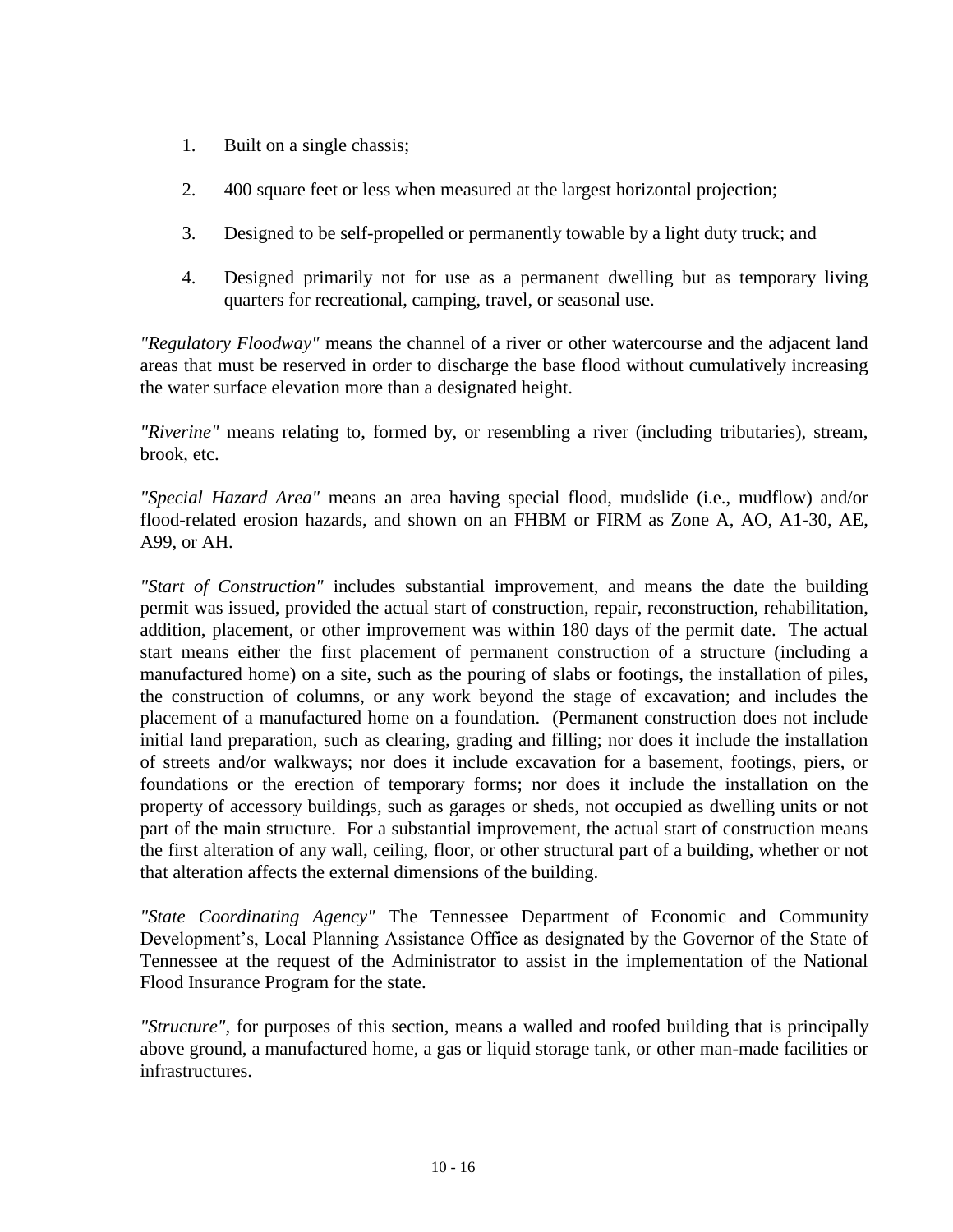*"Substantial Damage"* means damage of any origin sustained by a structure whereby the cost of restoring the structure to its before damaged condition would equal or exceed 50 percent of the market value of the structure before the damage occurred.

*"Substantial Improvement"* means any repairs, reconstructions, rehabilitations, additions, alterations or other improvements to a structure, taking place during a 5-year period, in which the cumulative cost equals or exceeds fifty percent of the market value of the structure before the "start of construction" of the improvement. The market value of the structure should be (1) the appraised value of the structure prior to the start of the initial repair or improvement, or (2) in the case of damage, the value of the structure prior to the damage occurring. This term includes structures which have incurred "substantial damage", regardless of the actual repair work performed.

For the purpose of this definition, "Substantial Improvement" is considered to occur when the first alteration of any wall, ceiling, floor or other structural part of the building commences, whether or not that alteration affects the external dimensions of the building. The term does not, however, include either: (1) Any project for improvement of a structure to correct existing violations of state or local health, sanitary, or safety code specifications which have been preidentified by the local code enforcement official and which are the minimum necessary to assure safe living conditions and not solely triggered by an improvement or repair project or; (2) Any alteration of a "historic structure", provided that the alteration will not preclude the structure's continued designation as a "historic structure".

*"Substantially Improved Existing Manufactured Home Parks or Subdivisions"* is where the repair, reconstruction, rehabilitation or improvement of the streets, utilities and pads equals or exceeds 50 percent of the value of the streets, utilities and pads before the repair, reconstruction or improvement commenced.

*"Variance"* is a grant of relief from the requirements of this Ordinance which permits construction in a manner otherwise prohibited by this Ordinance where specific enforcement would result in unnecessary hardship.

*"Violation"* means the failure of a structure or other development to be fully compliant with the community's floodplain management regulations. A structure or other development without the elevation certificate, other certification, or other evidence of compliance required in this Ordinance is presumed to be in violation until such time as that documentation is provided.

*"Watercourse"* – Any natural or man-made or rechanneled perennially or intermittent flowing waterway including lakes, ponds, rivers, wetlands, swamps, creeks, streams, brooks, branches, tributaries, and including all "blue-line" streams that carries stormwater and flood waters from a source to the receiving water body.

*"Water Surface Elevation"* means the height, in relation to the National Geodetic Vertical Datum (NGVD) of 1929 or the National Vertical Data (NAVD) 1988 (or other datum, where specified) of floods of various magnitudes and frequencies in the floodplains of riverine areas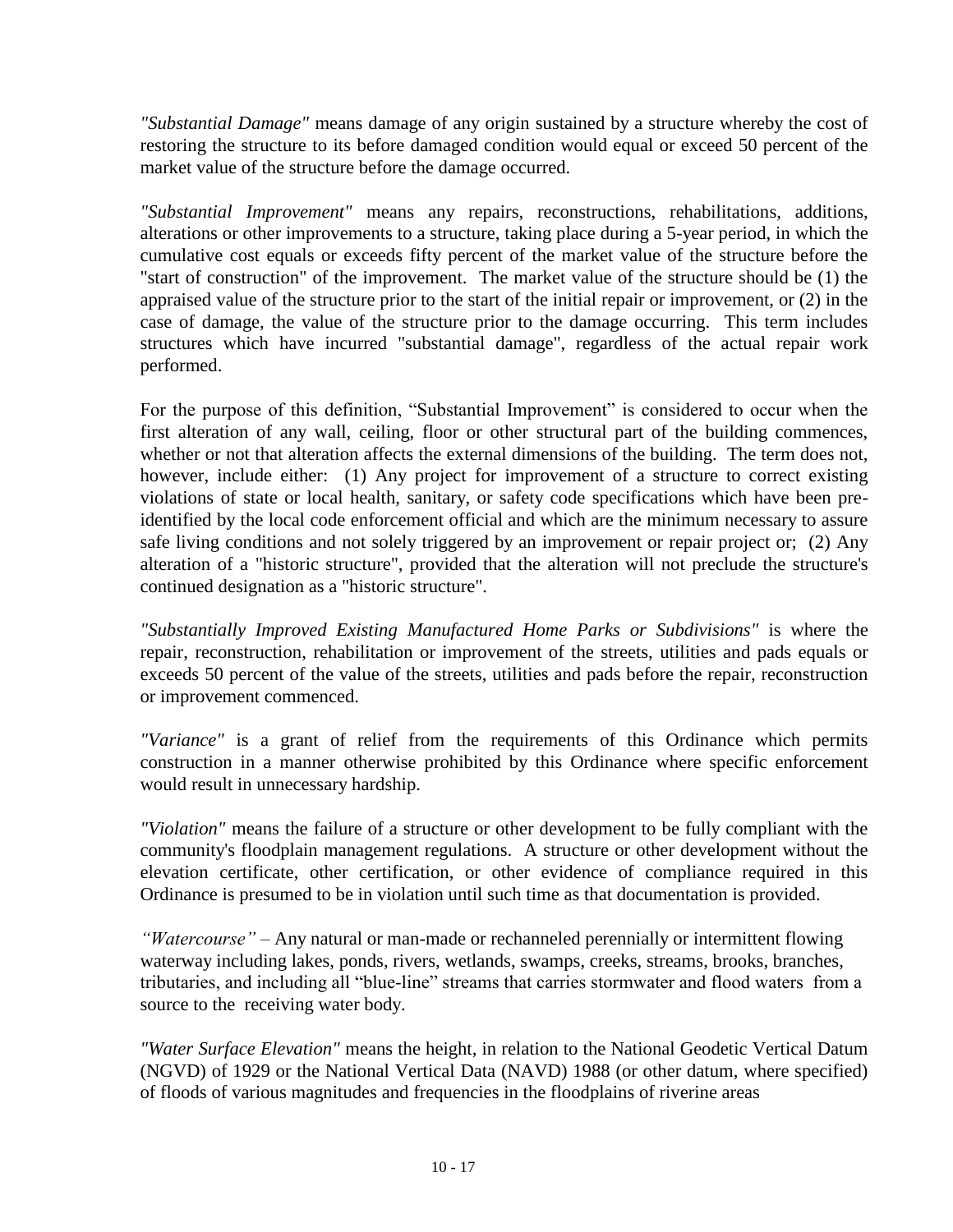#### 10.03.050 General Provisions

- A. Application This Chapter shall apply to all areas within the planning region, including the corporate limits of Gallatin, Tennessee.
- B. Basis for Establishing the Areas of Special Flood Hazard The Areas of Special Flood Hazard identified on the Gallatin, Tennessee, Federal Emergency Management Agency, Flood Insurance Study (FIS) and Flood Insurance Rate Map (FIRM), Community Panels 0293G, 0295G, 0311G, 0312G, 0313G including amendment approved July 18, 2013, 0314G, 0316G, 0317G, 0318G, 0319G, 0340G, 0406G, 0407G, 0408G, 0409G, 0426G, 0427G, 0428G, 0429G, 0431G, 0432G, 0433G, and 0434G dated April 17, 2012, and Map Index IND0C and any subsequent amendments or revisions, along with all supporting technical data, are adopted by reference and declared to be a part of this Ordinance.
- C. Requirement for Development Permit A development permit shall be required in conformity with this Chapter prior to the commencement of any development activity.
- D. Compliance No structure or use shall hereafter be located, extended, converted or structurally altered without full compliance with the terms of this Ordinance and other applicable regulations.
- E. Abrogation and Greater Restrictions This Ordinance is not intended to repeal, abrogate, or impair any existing easement, covenant, or deed restriction. However, where this Ordinance conflicts or overlaps with another, whichever imposes the more stringent restrictions shall prevail.
- F. Interpretation In the interpretation and application of this Ordinance, all provisions shall be: (1) considered as minimum requirements; (2) liberally construed in favor of the governing body, and; (3) deemed neither to limit nor repeal any other powers granted under state statutes.
- G. Warning and Disclaimer of Liability The degree of flood protection required by this Ordinance is considered reasonable for regulatory purposes and is based on scientific and engineering considerations. Larger floods can and will occur on rare occasions. Flood heights may be increased by man-made or natural causes. This Ordinance does not imply that land outside the Areas of Special Flood Hazard or uses permitted within such areas will be free from flooding or flood damages. This Ordinance shall not create liability on the part of Gallatin, Tennessee or by any officer or employee thereof for any flood damages that result from reliance on this Ordinance or any administrative decision lawfully made hereunder.
- H. Penalties for Violation Violation of the provisions of this Ordinance or failure to comply with any of its requirements, including violation of conditions and safeguards established in connection with grants of variance or special exceptions, shall constitute a misdemeanor punishable as other misdemeanors as provided by law and/or a fine of \$50.00. Each day such violation continues shall be considered a separate offense. Nothing herein contained shall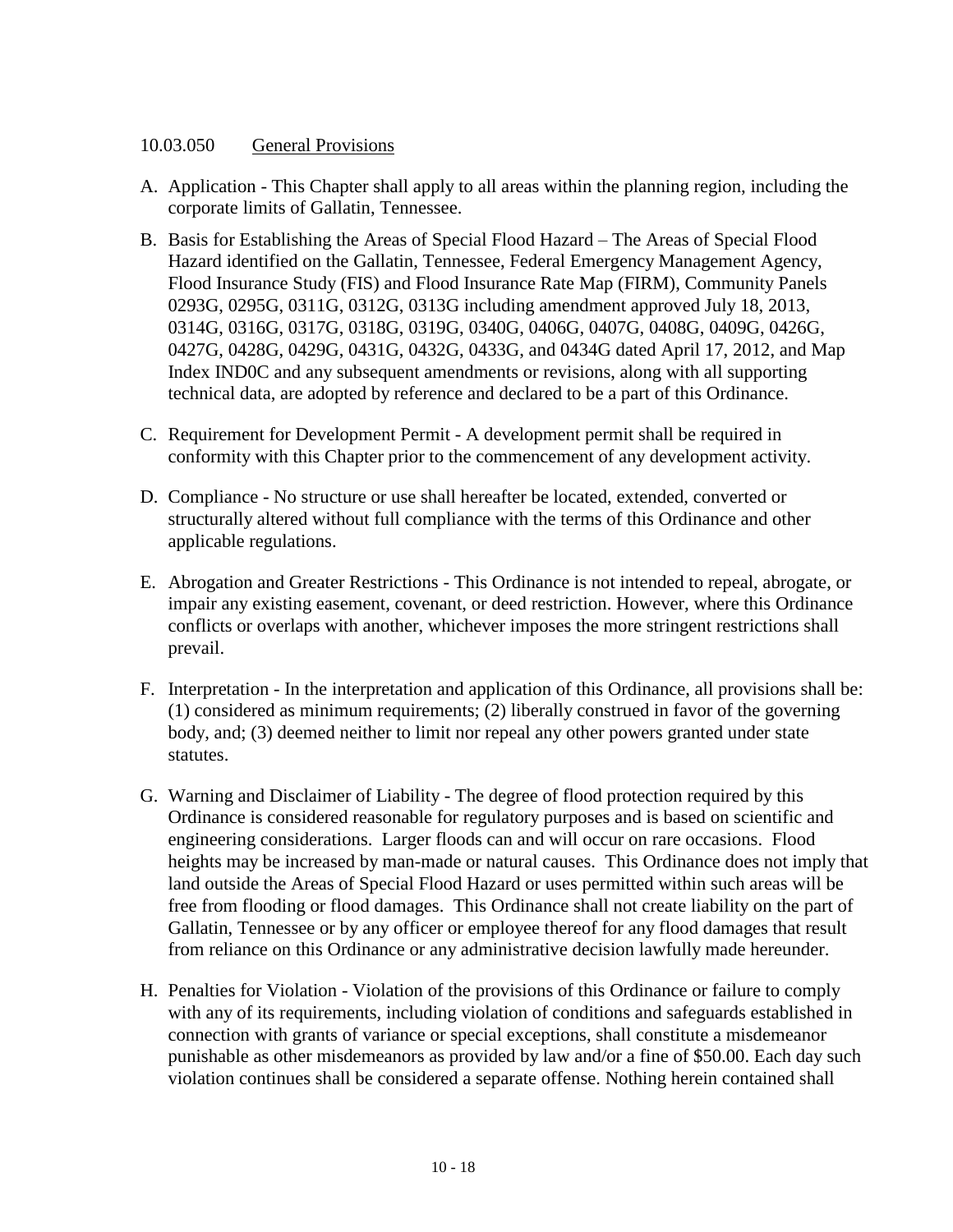prevent the City of Gallatin, Tennessee, from taking such other lawful actions to prevent or remedy any violation.

## 10.03.060 Administration

- A. Designation of Program Administrator -The City Planner is hereby appointed to administer and implement the provisions of this Ordinance.
- B. Permit Procedures Application for a development permit shall be made to the City Planner on forms furnished by him prior to any development activity. The development permit may include, but is not limited to the following: plans in duplicate drawn to scale, showing the nature, location, dimensions, and elevations of the area in question; existing or proposed structures, earthen fill, storage of materials or equipment, drainage facilities. Specifically, the following information is required:
	- 1. *Application Stage*
		- (a) Elevation in relation to mean-sea-level of the proposed lowest floor, including basement, of all buildings where Base Flood Elevations (BFE's) are available, or to the highest adjacent grade when applicable under this Ordinance.
		- (b) Elevation in relation to mean-sea-level to which any non-residential building will be flood-proofed where BFE's are available, or to the highest adjacent grade when applicable under this Ordinance.
		- (c) Design certificate from a registered professional engineer or architect that the proposed non-residential flood-proofed building will meet the flood-proofing criteria in Section 10.03.060.B.
		- (d) Description of the extent to which any watercourse will be altered or relocated as a result of proposed development.
		- (e) Submission of surety for completion of work in a form approved by the City Attorney and in an amount based on the cost of development as determined by the City Engineer utilizing the current issue of the R.S. Means Site Work Cost Data.
	- 2. Construction Stage

Within unnumbered A zones, where flood elevation data are not available, the City Planner shall record the elevation of the lowest floor on the development permit. The elevation of the lowest floor shall be determined as the measurement of the lowest floor of the building relative to the highest adjacent grade.

For all new construction and substantial improvements, the permit holder shall provide to the City Planner an as-built certification of the regulatory floor elevation or floodproofing level upon the completion of the lowest floor or flood-proofing. Within unnumbered A zones, where flood elevation data is not available, the elevation of the lowest floor shall be determined as the measurement of the lowest floor of the building relative to the highest adjacent grade.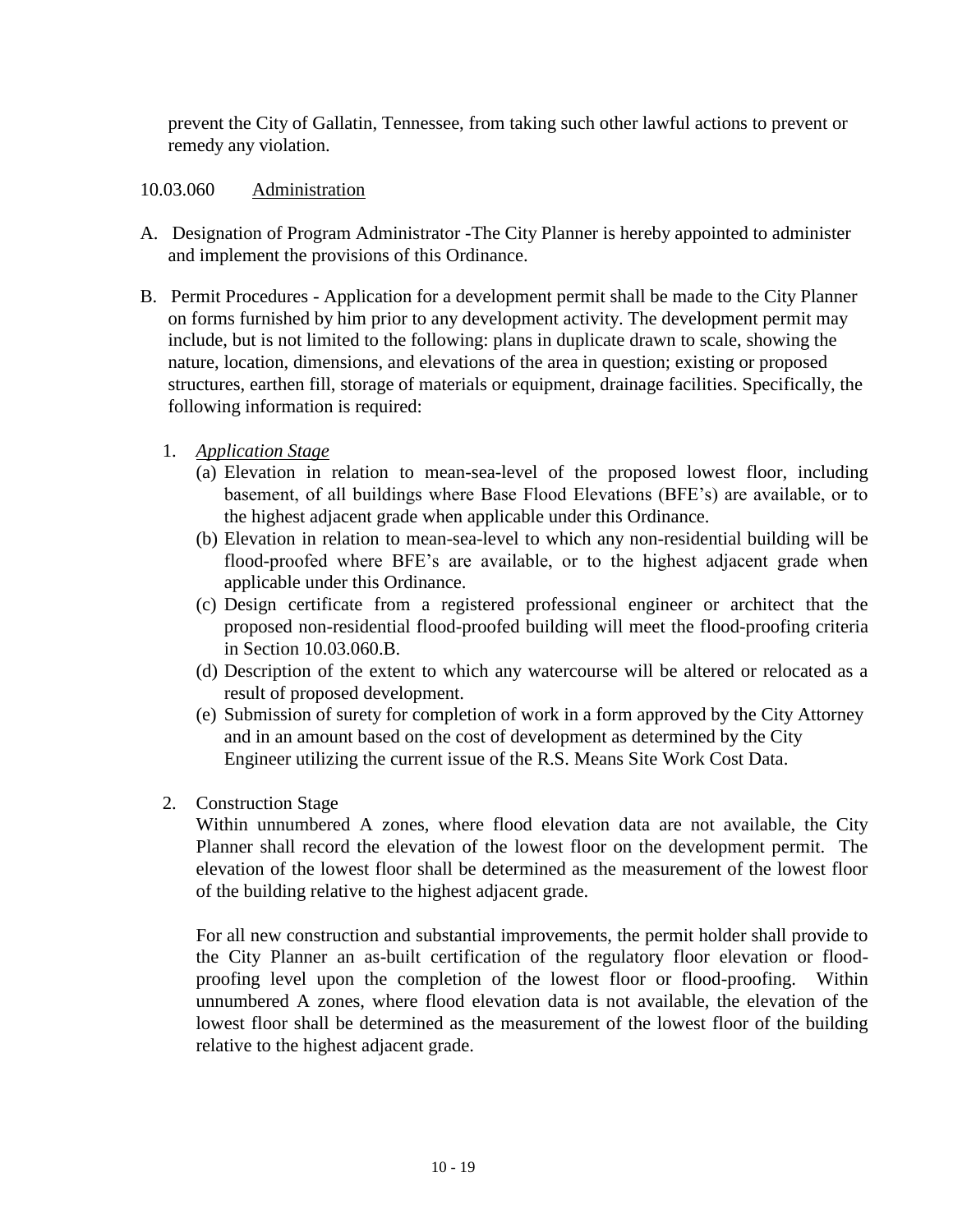Any lowest floor certification made relative to mean-sea-level shall be prepared by or under the direct supervision of, a registered land surveyor and certified by same. When flood-proofing is utilized for a non-residential building said certification shall be prepared by or under the direct supervision of, a professional engineer or architect and certified by same.

Any work undertaken prior to submission of the certification shall be at the permit holder's risk. The Administrator shall review the above-referenced certification data. Deficiencies detected by such review shall be corrected by the permit holder immediately and prior to further work being allowed to proceed. Failure to submit the certification or failure to make said corrections required hereby, shall be cause to issue a stop-work order for the project.

- C. Duties and Responsibilities of the City Planner Duties of the City Planner shall include, but not be limited to:
	- 1. Review of all development permits to assure that the requirements of this Ordinance have been satisfied, and that proposed building sites will be reasonably safe from flooding.
	- 2. Advise permitter that additional federal or state permits may be required, and if specific federal or state permit requirements are known, require that copies of such permits be provided and maintained on file with the development permit. This shall include Section 404 of the Federal Water Pollution Control Act Amendments of 1972, 33 U.S.C. 1334.
	- 3. Notification to adjacent communities and the Tennessee Department of Economic and Community Development, Local Planning Office, prior to any alteration or relocation of a watercourse, and submission of evidence of such notification to the Federal Emergency Management Agency.
	- 4. For any altered or relocated watercourse, submit engineering data/analysis within six (6) months to the Federal Emergency Management Agency to ensure accuracy of community flood maps through the Letter of Map Revision process. Assure that the flood carrying capacity within an altered or relocated portion of any watercourse is maintained.
	- 5. Record the elevation, in relation to mean-sea-level or the highest adjacent grade, where applicable of the lowest floor including basement of all new or substantially improved buildings, in accordance with Section 10.03.060.B.
	- 6. Record the actual elevation; in relation to mean-sea-level or the highest adjacent grade, where applicable to which the new or substantially improved buildings have been floodproofed, in accordance with Section 10.03.060.B.
	- 7. When flood proofing is utilized for a structure, the City Planner shall obtain certification of design criteria from a registered professional engineer or architect, in accordance with Section 10.03.060.B.
	- 8. Where interpretation is needed as to the exact location of boundaries of the areas of special flood hazard (for example, where there appears to be a conflict between a mapped boundary and actual field conditions) the City Planner shall make the necessary interpretation. Any person contesting the location of the boundary shall be given a reasonable opportunity to appeal the interpretation as provided in this Ordinance.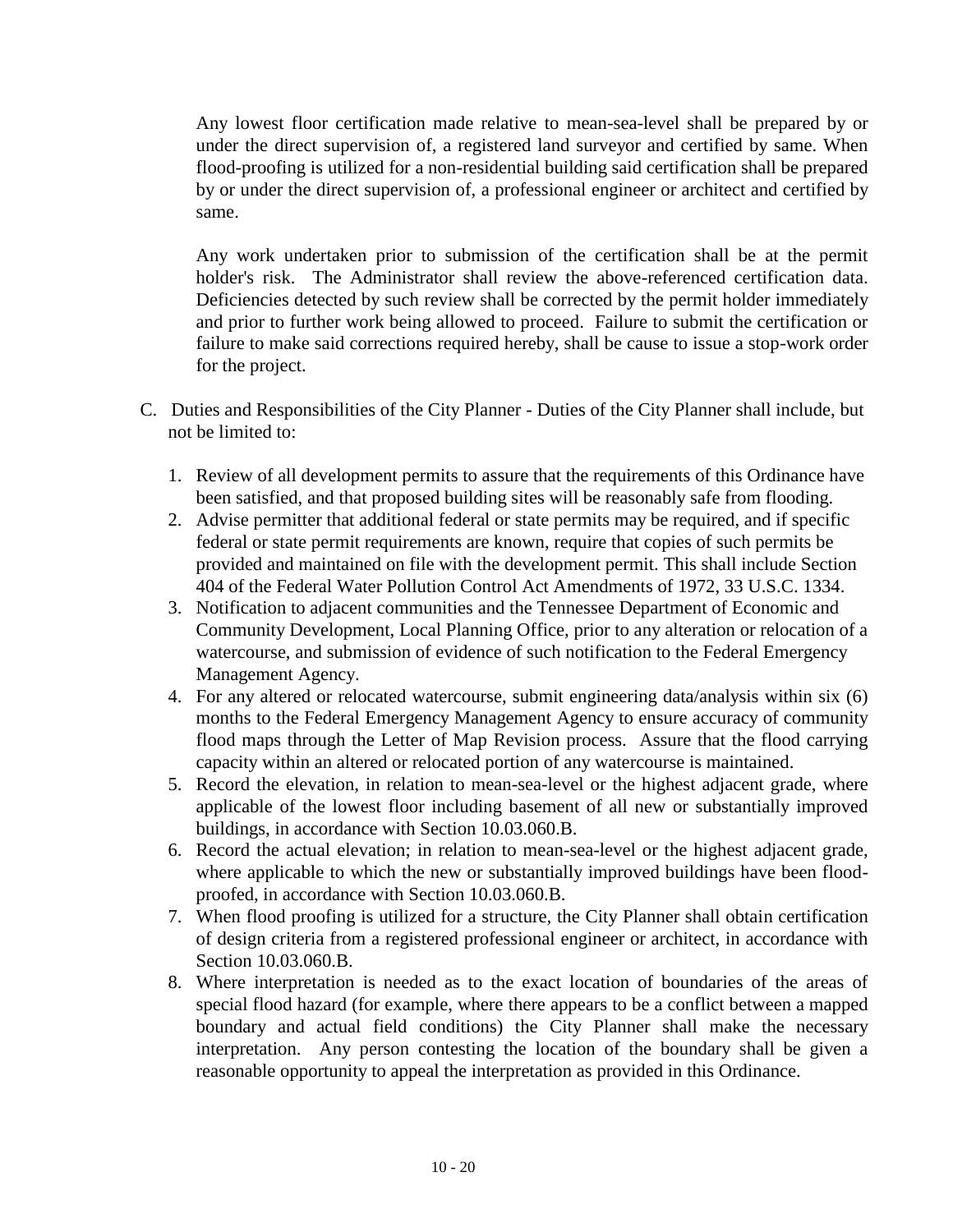9. When base flood elevation data or floodway data have not been provided by the Federal Emergency Management Agency then the City Planner shall obtain, review and reasonably utilize any base flood elevation and floodway data available from a Federal, State, or other sources, including data developed as a result of these regulations, as criteria for requiring that new construction, substantial improvements, or other development in Zone A on the Community FIRM meet the requirements of this Ordinance.

Within unnumbered A zones, where base flood elevations have not been established and where alternative data is not available, the City Planner shall require the lowest floor of a building to be elevated or flood-proofed to a level of at least three (3) feet above the highest adjacent grade (lowest floor and highest adjacent grade being defined in Section 10.03.041 of this Ordinance). All applicable data including elevations or flood proofing certifications shall be recorded as set forth in Section 10.03.060.B.

10. All records pertaining to the provisions of this Ordinance shall be maintained in the office of the City Planner and shall be open for public inspection. Permits issued under the provisions of this Ordinance shall be maintained in a separate file or marked for expedited retrieval within combined files.

#### 10.03.070 Provisions for Flood Hazard Reduction

- A. General Standards In all flood prone areas the following provisions are required:
	- 1. New construction and substantial improvements to existing buildings shall be anchored to prevent flotation, collapse or lateral movement of the structure;
	- 2. Manufactured homes shall be elevated and anchored to prevent flotation, collapse, or lateral movement. Methods of anchoring may include, but are not limited to, use of overthe-top or frame ties to ground anchors. This standard shall be in addition to and consistent with applicable state requirements for resisting wind forces;
	- 3. New construction and substantial improvements to existing buildings shall be constructed with materials and utility equipment resistant to flood damage;
	- 4. New construction or substantial improvements to existing buildings shall be constructed by methods and practices that minimize flood damage;
	- 5. All electrical, heating, ventilation, plumbing, air conditioning equipment, and other service facilities shall be designed and/or located so as to prevent water from entering or accumulating within the components during conditions of flooding;
	- 6. New and replacement water supply systems shall be designed to minimize or eliminate infiltration of flood waters into the system;
	- 7. New and replacement sanitary sewage systems shall be designed to minimize or eliminate infiltration of flood waters into the systems and discharges from the systems into flood waters;
	- 8. On-site waste disposal systems shall be located and constructed to avoid impairment to them or contamination from them during flooding;
	- 9. Any alteration, repair, reconstruction or improvements to a building that is in compliance with the provisions of this Ordinance, shall meet the requirements of "new construction" as contained in this Ordinance; and,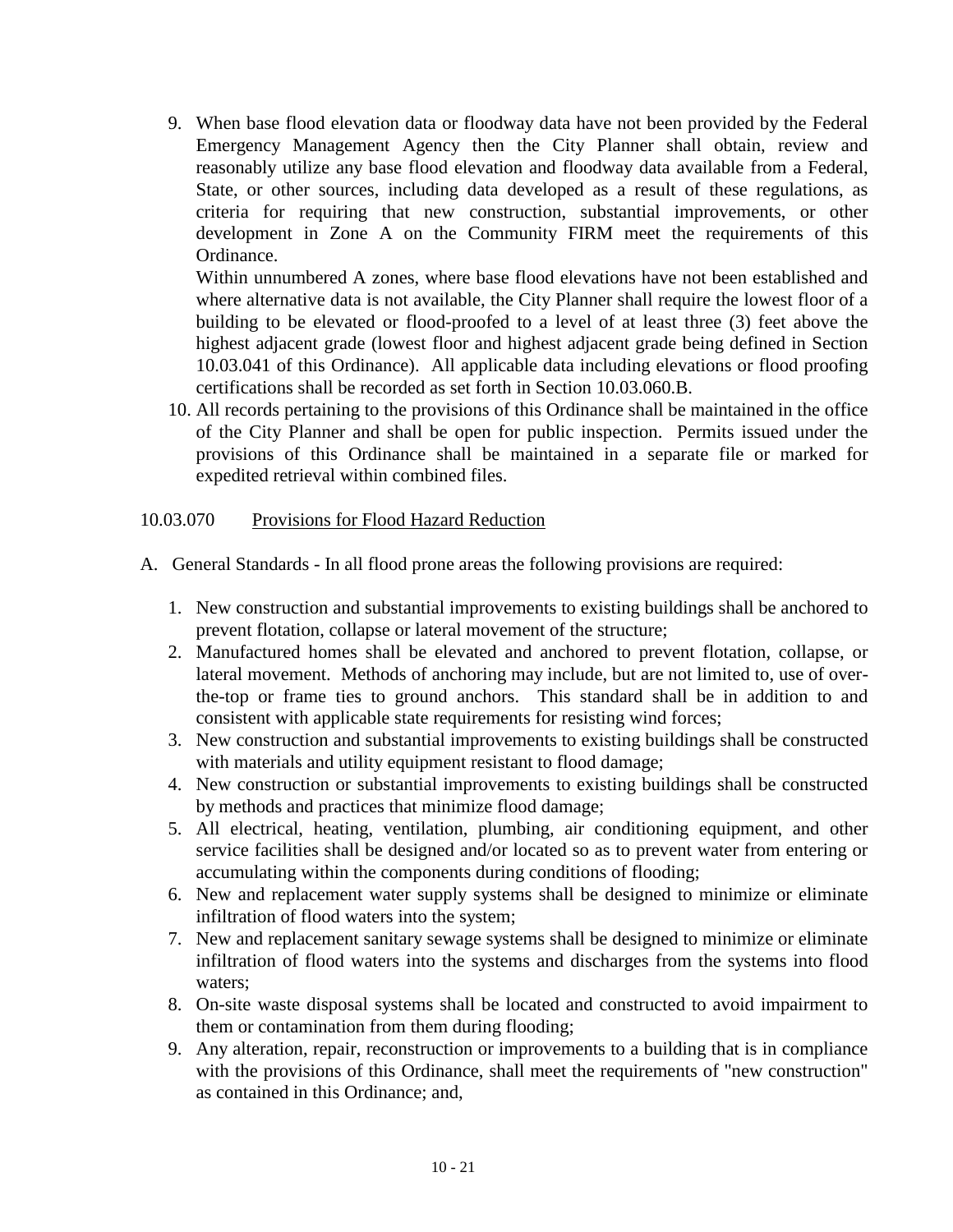- 10. Any alteration, repair, reconstruction or improvements to a building that is not in compliance with the provision of this Ordinance, shall be undertaken only if said nonconformity is not further extended or replaced.
- B. Specific Standards These provisions shall apply to all areas of special flood hazard as provided herein:
	- 1. Residential Construction. Where base flood elevation data is available, new construction or substantial improvement of any residential building (or manufactured home) shall have the lowest floor, including basement, elevated no lower than one (1) foot above the base flood elevation. Should solid foundation perimeter walls be used to elevate a structure, openings sufficient to facilitate equalization of flood hydrostatic forces on both sides of exterior walls and to ensure unimpeded movement of floodwater shall be provided in accordance with the standards of Section 10.03.060.B.

Within unnumbered A zones, where base flood elevations have not been established and where alternative data is not available, the Administrator shall require the lowest floor of a building to be elevated or flood-proofed to a level of at least three (3) feet above the highest adjacent grade (lowest floor and highest adjacent grade being defined in Section 10.03.041 of this Article). All applicable data including elevations or flood proofing certifications shall be recorded as set forth in Section 10.03.060.B.

2. Non-Residential Construction. New construction or substantial improvement of any commercial, industrial, or non-residential building, when BFE data is available, shall have the lowest floor, including basement, elevated or flood-proofed no lower than one (1) foot above the level of the base flood elevation.

Within unnumbered A zones, where base flood elevations have not been established and where alternative data is not available, the Administrator shall require the lowest floor of a building to be elevated or flood-proofed to a level of at least three (3) feet above the highest adjacent grade (lowest floor and highest adjacent grade being defined in Section 10.03.041 of this Article). All applicable data including elevations or flood proofing certifications shall be recorded as set forth in Section 10.03.060.B.

Buildings located in all A-zones may be flood-proofed, in lieu of being elevated, provided that all areas of the building below the required elevation are watertight, with walls substantially impermeable to the passage of water, and are built with structural components having the capability of resisting hydrostatic and hydrodynamic loads and the effects of buoyancy. A registered professional engineer or architect shall certify that the design and methods of construction are in accordance with accepted standards of practice for meeting the provisions above, and shall provide such certification to the Administrator as set forth in Section 10.03.060.B.

3. Elevated Building. All new construction or substantial improvements to existing buildings that include ANY fully enclosed areas formed by foundation and other exterior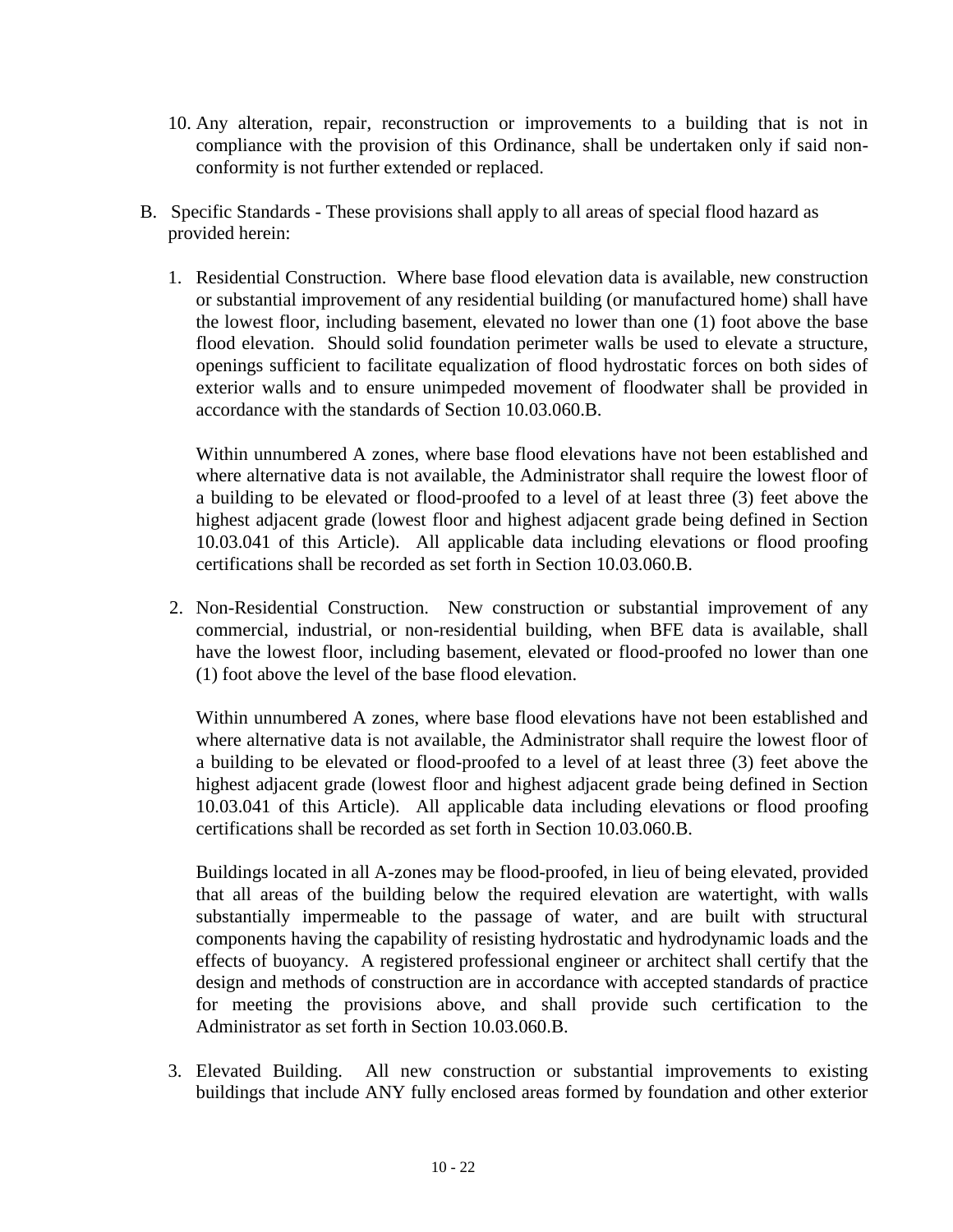walls below the base flood elevation, or required height above the highest adjacent grade, shall be designed to preclude finished living space and designed to allow for the entry and exit of flood waters to automatically equalize hydrostatic flood forces on exterior walls.

- (a) Designs for complying with this requirement must either be certified by a professional engineer or architect or meet the following minimum criteria.
	- 1) Provide a minimum of two openings having a total net area of not less than one square inch for every square foot of enclosed area subject to flooding;
	- 2) The bottom of all openings shall be no higher than one foot above the finish grade; and
	- 3) Openings may be equipped with screens, louvers, valves or other coverings or devices provided they permit the automatic flow of floodwaters in both directions.
- (b) Access to the enclosed area shall be the minimum necessary to allow for parking of vehicles (garage door) or limited storage of maintenance equipment used in connection with the premises (standard exterior door) or entry to the elevated living area (stairway or elevator); and
- (c) The interior portion of such enclosed area shall not be partitioned or finished into separate rooms in such a way as to impede the movement of floodwaters and all such petitions shall comply with the provisions of Section 10.03.070.B. of this Ordinance.
- 4. Standards for Manufactured Homes and Recreational Vehicles
	- (a) All manufactured homes placed, or substantially improved, on: (1) individual lots or parcels, (2) in expansions to existing manufactured home parks or subdivisions, or (3) in new or substantially improved manufactured home parks or subdivisions, must meet all the requirements of new construction, including elevations and anchoring.
	- (b) All manufactured homes placed or substantially improved in an existing manufactured home park or subdivision must be elevated so that either:
		- 1) When base flood elevations are available the lowest floor of the manufactured home is elevated on a permanent foundation no lower than one (1) foot above the level of the base flood elevation; or,
		- 2) Absent base flood elevations the manufactured home chassis is elevated and supported by reinforced piers (or other foundation elements) at least three (3) feet in height above the highest adjacent grade.
	- (c) Any manufactured home, which has incurred "substantial damage" as the result of a flood or that has substantially improved, must meet the standards of Section 10.03.070.B of this Ordinance.
	- (d) All manufactured homes must be securely anchored to an adequately anchored foundation system to resist flotation, collapse and lateral movement.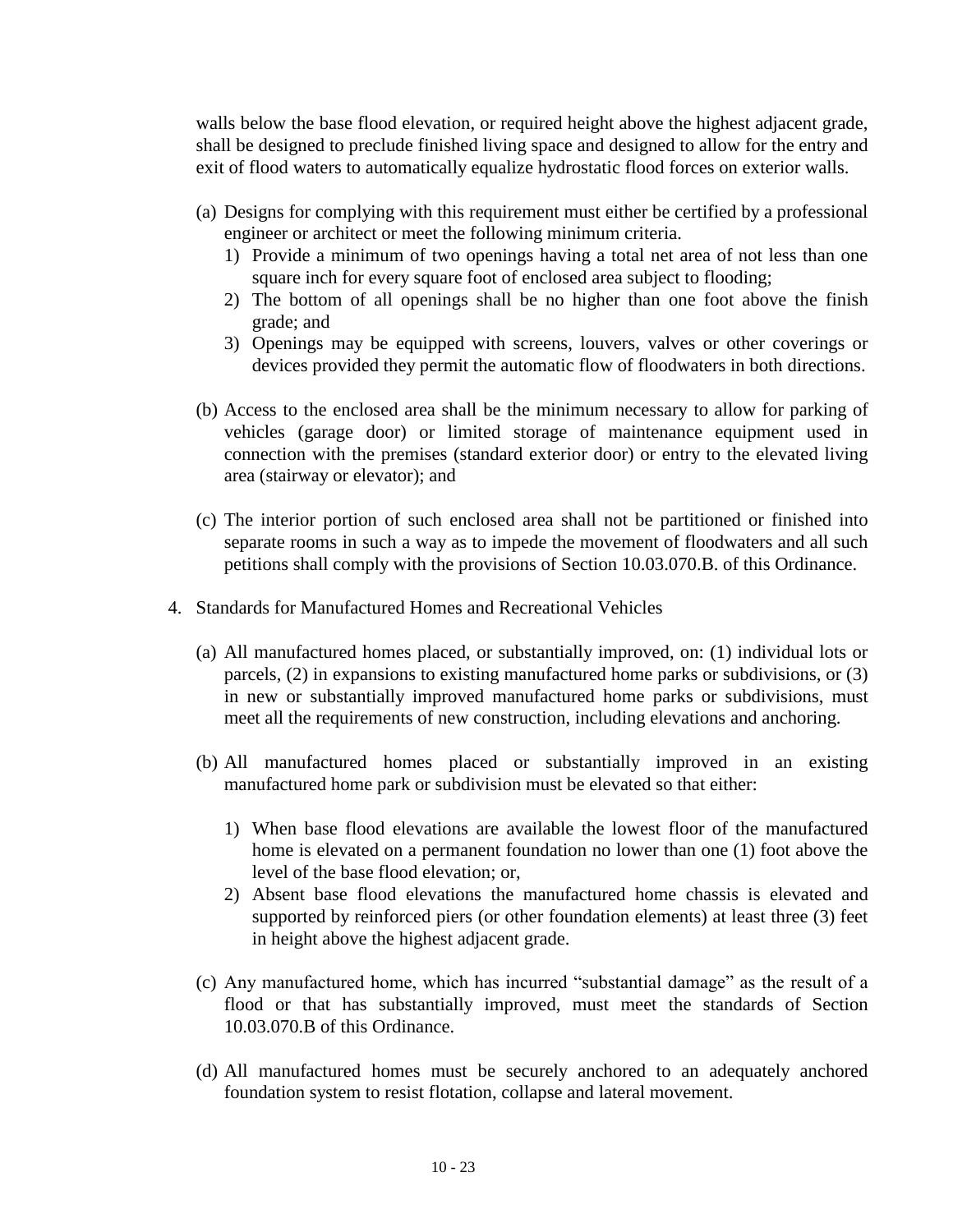- (e) All recreational vehicles placed on identified flood hazard sites must either:
	- 1) Be on the site for fewer than 180 consecutive days;
	- 2) Be fully licensed and ready for highway use. (A recreational vehicle is ready for highway use if it is licensed, on its wheels or jacking system, attached to the site only by quick disconnect type utilities and security devices, and has no permanently attached structures or additions.
	- 3) The recreational vehicle must meet all the requirements for new construction, including the anchoring and elevation requirements of this section above if on the site for longer than 180 consecutive days.
- 5. Standards for Subdivisions Subdivisions and other proposed new developments, including manufactured home parks, shall be reviewed to determine whether such proposals will be reasonably safe from flooding. If a subdivision proposal or other proposed new development is in a flood prone area, any such proposals shall be reviewed to ensure that:
	- (a) All subdivision proposals shall be consistent with the need to minimize flood damage.
	- (b) All subdivision proposals shall have public utilities and facilities such as sewer, gas, electrical and water systems located and constructed to minimize or eliminate flood damage.
	- (c) All subdivision proposals shall have adequate drainage provided to reduce exposure to flood hazards.
	- (d) Base flood elevation data shall be provided for all subdivision proposals and other proposed developments (including manufactured home parks and subdivisions) that are greater than fifty lots or five acres in area.
	- (e) Within all districts, the total gross acreage of a site shall be reduced by an amount equal to the number of acres lying within the 100 year floodplain (as identified by FEMA maps), when calculating for the available density or total number of units possible. If the proposal minimizes disturbance to the floodplain through the elimination of fill and/or disturbance of these areas, the reduction of total gross site acreage due to floodplain shall be reduced by fifty percent (50%). All other applicable regulations shall be required of the proposal.
- C. Standards for Areas of Special Flood Hazard with Established Base Flood Elevations and with Floodways Designated:

Located within the Areas of Special Flood Hazard established in Section 10.03.050.B, are areas designated as floodways. A floodway may be an extremely hazardous area due to the velocity of floodwaters, debris or erosion potential. In addition, the area must remain free of encroachment in order to allow for the discharge of the base flood without increased flood heights and velocities. Therefore, the following provisions shall apply: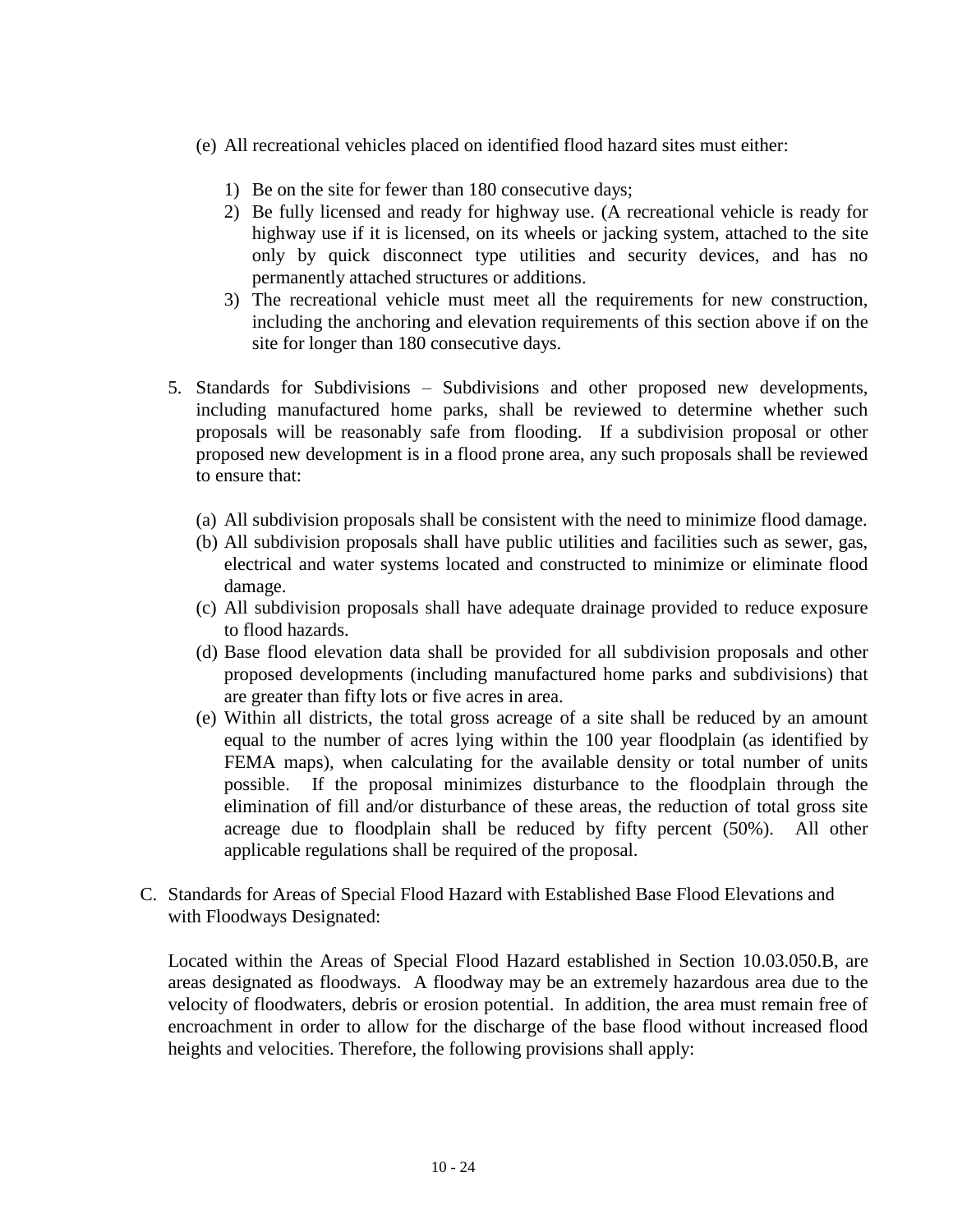- 1. Encroachments are prohibited, including earthen fill material, new construction, substantial improvements or other developments within the regulatory floodway. Development may be permitted however, provided it is demonstrated through hydrologic and hydraulic analyses performed in accordance with standard engineering practices that the cumulative effect of the proposed encroachments or new development, when combined with all other existing and anticipated development, shall not result in ANY increase the water surface elevation of the base flood level, velocities or floodway widths during the occurrence of a base flood discharge at any point within the community. A registered professional engineer must provide supporting technical data and certification thereof.
- 2. New construction or substantial improvements of buildings shall comply with all applicable flood hazard reduction provisions of Sections 10.03.070.
- D. Standards for Areas of Special Flood Hazard Zones AE with Established Base Flood Elevations but Without Floodways Designated

Located within the Areas of Special Flood Hazard established in Section 10.03.050.B, where streams exist with base flood data provided but where no floodways have been designated, (Zones AE) the following provisions apply:

- 1. No encroachments, including fill material, new structures or substantial improvements shall be located within areas of special flood hazard, unless certification by a registered professional engineer is provided demonstrating that the cumulative effect of the proposed development, when combined with all other existing and anticipated development, will not increase the water surface elevation of the base flood more than one (1) foot at any point within the community. The engineering certification should be supported by technical data that conforms to standard hydraulic engineering principles.
- 2. New construction or substantial improvements of buildings shall be elevated or floodproofed to elevations established in accordance with Section 10.03.070.B.
- E. Standards for Streams Without Established Base Flood Elevations or Floodways (A Zones)

Located within the Areas of Special Flood Hazard established in Section 10.03.050.B, where streams exist, but no base flood data has been provided (A Zones), OR where a Floodway has not been delineated, the following provisions shall apply:

- 1. When base flood elevation data or floodway data have not been provided in accordance with Section 1-3, then the Administrator shall obtain, review and reasonably utilize any scientific or historic base flood elevation and floodway data available from a Federal, State or other source, in order to administer the provisions of Section 10.03.070 ONLY if data is not available from these sources, then the following provisions  $(2 \& 3)$  shall apply:
- 2. No encroachments, including structures or fill material, shall be located within an area equal to the width of the stream or twenty feet, whichever is greater, measured from the top of the stream bank, unless certification by registered professional engineer is provided demonstrating that the cumulative effect of the proposed development, when combined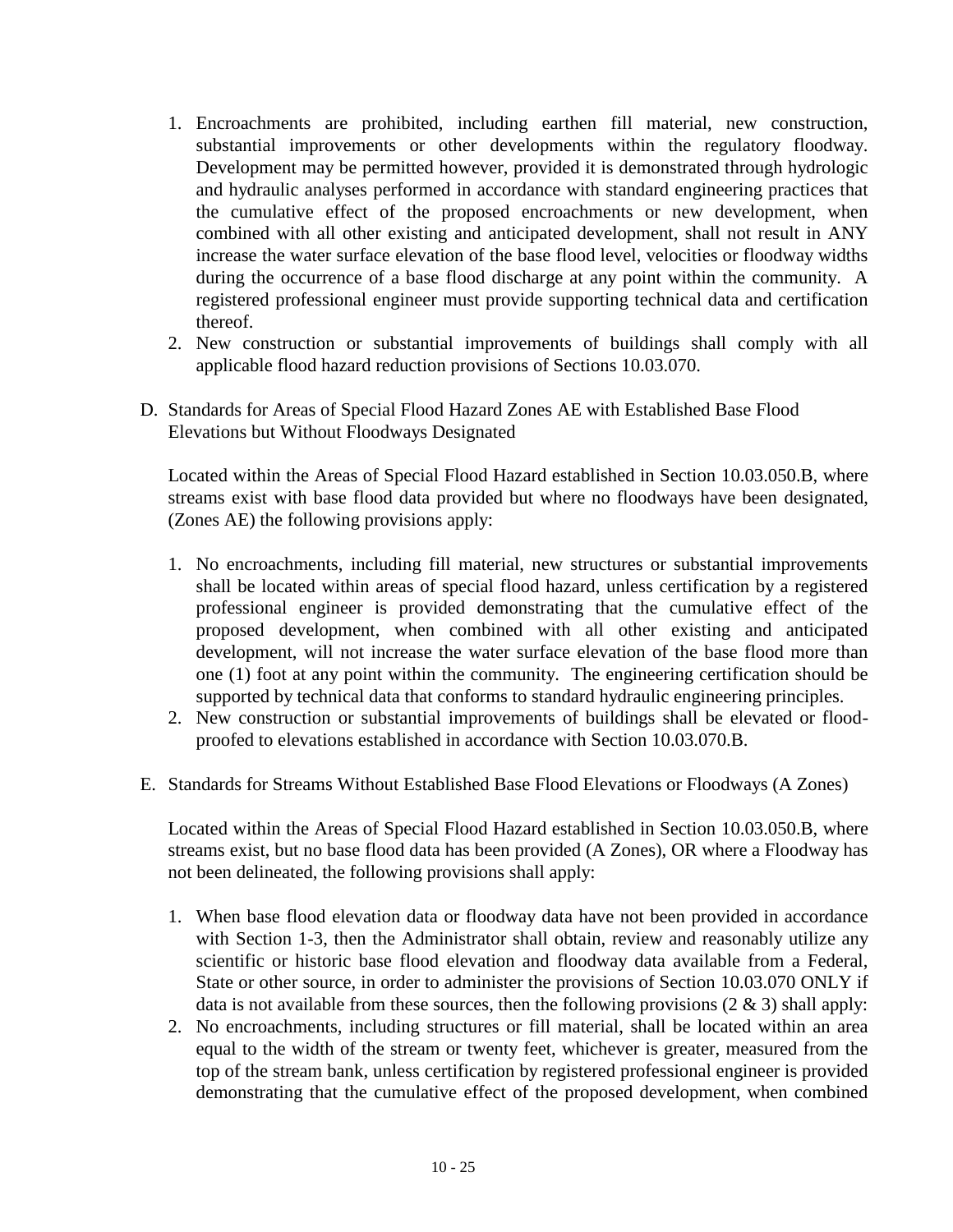with all other existing and anticipated development, will not increase the water surface elevation of the base flood more than one (1) foot at any point within the community. The engineering certification should be supported by technical data that conforms to standard hydraulic engineering principles.

- 3. In special flood hazard areas without base flood elevation data, new construction or substantial improvements of existing shall have the lowest floor of the lowest enclosed area (including basement) elevated no less than three (3) feet above the highest adjacent grade at the building site. Openings sufficient to facilitate the unimpeded movements of floodwaters shall be provided in accordance with the standards of Section 10.03.070.B and "Elevated Buildings".
- F. Standards For Areas of Shallow Flooding (AO and AH Zones)

Located within the Areas of Special Flood Hazard established in Section 10.03.050.B, are areas designated as shallow flooding areas. These areas have special flood hazards associated with base flood depths of one to three feet (l'-3') where a clearly defined channel does not exist and where the path of flooding is unpredictable and indeterminate; therefore, the following provisions apply:

- 1. All new construction and substantial improvements of residential and non-residential buildings shall have the lowest floor, including basement, elevated to at least one (1) foot above the flood depth number specified on the Flood Insurance Rate Map (FIRM), in feet, above the highest adjacent grade. If no flood depth number is specified, the lowest floor, including basement, shall be elevated, at least three (3) feet above the highest adjacent grade. Openings sufficient to facilitate the unimpeded movements of floodwaters shall be provided in accordance with standards of Section 10.03.070.B, and "Elevated Buildings".
- 2. All new construction and substantial improvements of nonresidential buildings may be flood-proofed in lieu of elevation. The structure together with attendant utility and sanitary facilities must be flood-proofed and designed watertight to be completely floodproofed to at least one (1) foot above the specified FIRM flood level, with walls substantially impermeable to the passage of water and with structural components having the capability of resisting hydrostatic and hydrodynamic loads and the effects of buoyancy. If no depth number is specified, the lowest floor, including basement, shall be flood-proofed to at least three (3) feet above the highest adjacent grade. A registered professional engineer or architect shall certify that the design and methods of construction are in accordance with accepted standards of practice for meeting the provisions of this ordinance and shall provide such certification to the Administrator as set forth above and as required in Section 10.03.060.B.
- 3. Adequate drainage paths shall be provided around slopes to guide floodwaters around and away from proposed structures.
- 4. The Administrator shall certify the elevation or the highest adjacent grade, where applicable, and the record shall become a permanent part of the permit file.
- G. Standards for Areas Protected by Flood Protection System (A-99 Zones)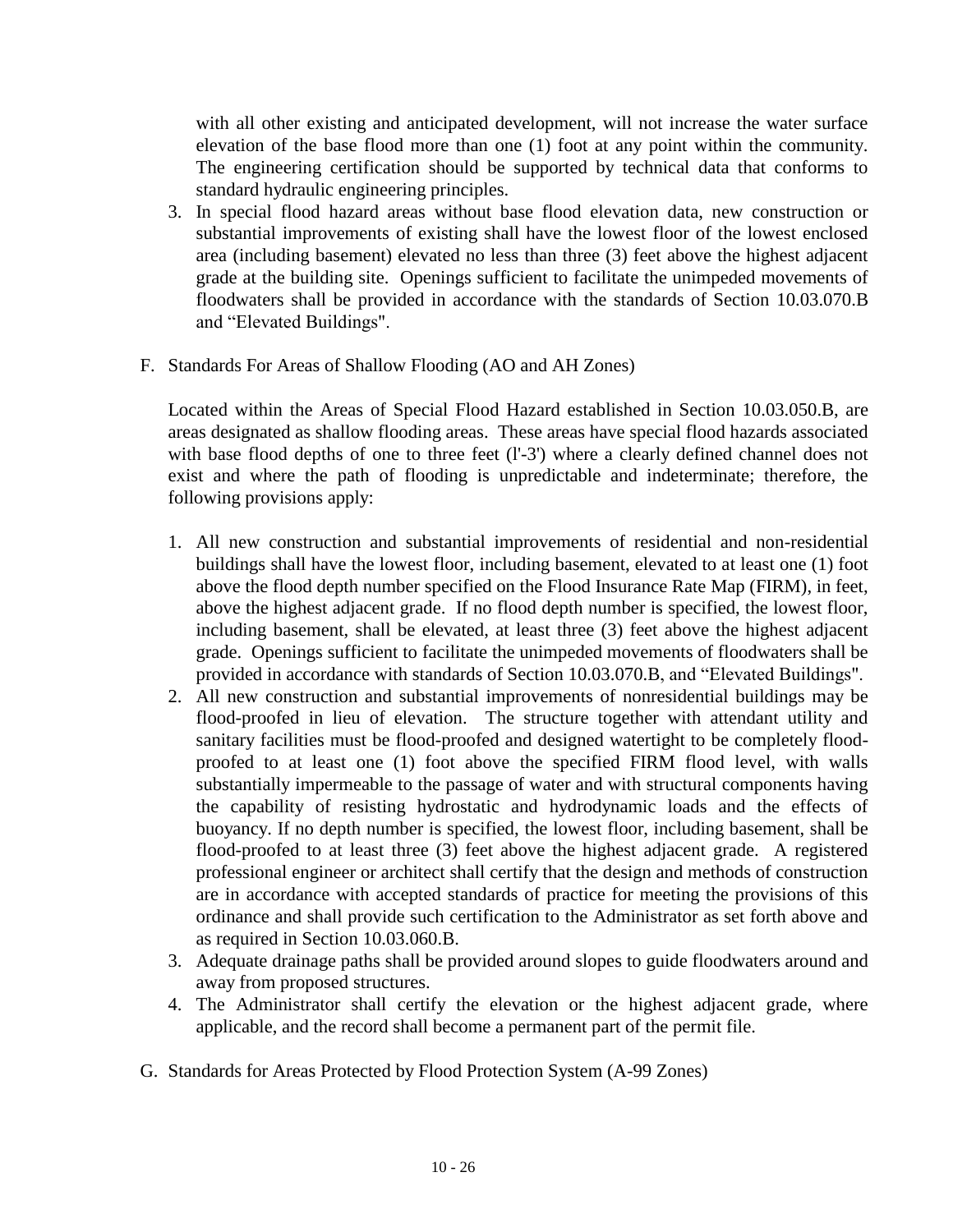Located within the areas of special flood hazard established in Section 1-3 are areas of the 100-year floodplain protected by a flood protection system but where base flood elevations and flood hazard factors have not been determined. Within these areas (A-99 Zones) all provisions of Section 10.03.060 and Section 10.03.070 A. shall apply.

H. Standards for Unmapped Streams

Located within Gallatin, Tennessee are unmapped streams where areas of special flood hazard are neither indicated nor identified. Adjacent to such streams the following provisions shall apply:

- 1. In areas adjacent to such unmapped streams, no encroachments including fill material or structures shall be located within an area of at least equal to twice the width of the stream, measured from the top of each stream bank, unless certification by a registered professional engineer is provided demonstrating that the cumulative effect of the proposed development, when combined with all other existing and anticipated development, will not increase the water surface elevation of the base flood more than one (1) foot at any point within the locality.
- 2. When new elevation data is available, new construction or substantial improvements of buildings shall be elevated or flood-proofed to elevations established in accordance with Section 10.03.060.

#### 10.03.080 Variance Procedures

The provisions of this section shall apply exclusively to areas of special flood hazard.

- A. Board of Zoning Appeals
	- 1. The Gallatin Board of Zoning Appeals shall hear and decide appeals and requests for variances from the requirements of this Section.
	- 2. Variances may be issued for the repair or rehabilitation of historic structures (see definition) upon a determination that the proposed repair or rehabilitation will not preclude the structure's continued designation as a historic structure and the variance is the minimum to preserve the historic character and design of the structure.
	- 3. In passing upon such applications, the Board of Zoning Appeals shall consider all technical evaluations, all relevant factors, all standards specified in other sections of this Ordinance, and:
		- (a) The danger that materials may be swept onto other property to the injury of others;
		- (b) The danger to life and property due to flooding or erosion;
		- (c) The susceptibility of the proposed facility and its contents to flood damage;
		- (d) The importance of the services provided by the proposed facility to the community;
		- (e) The necessity of the facility to a waterfront location, in the case of a functionally dependent facility;
		- (f) The availability of alternative locations, not subject to flooding or erosion damage, for the proposed use;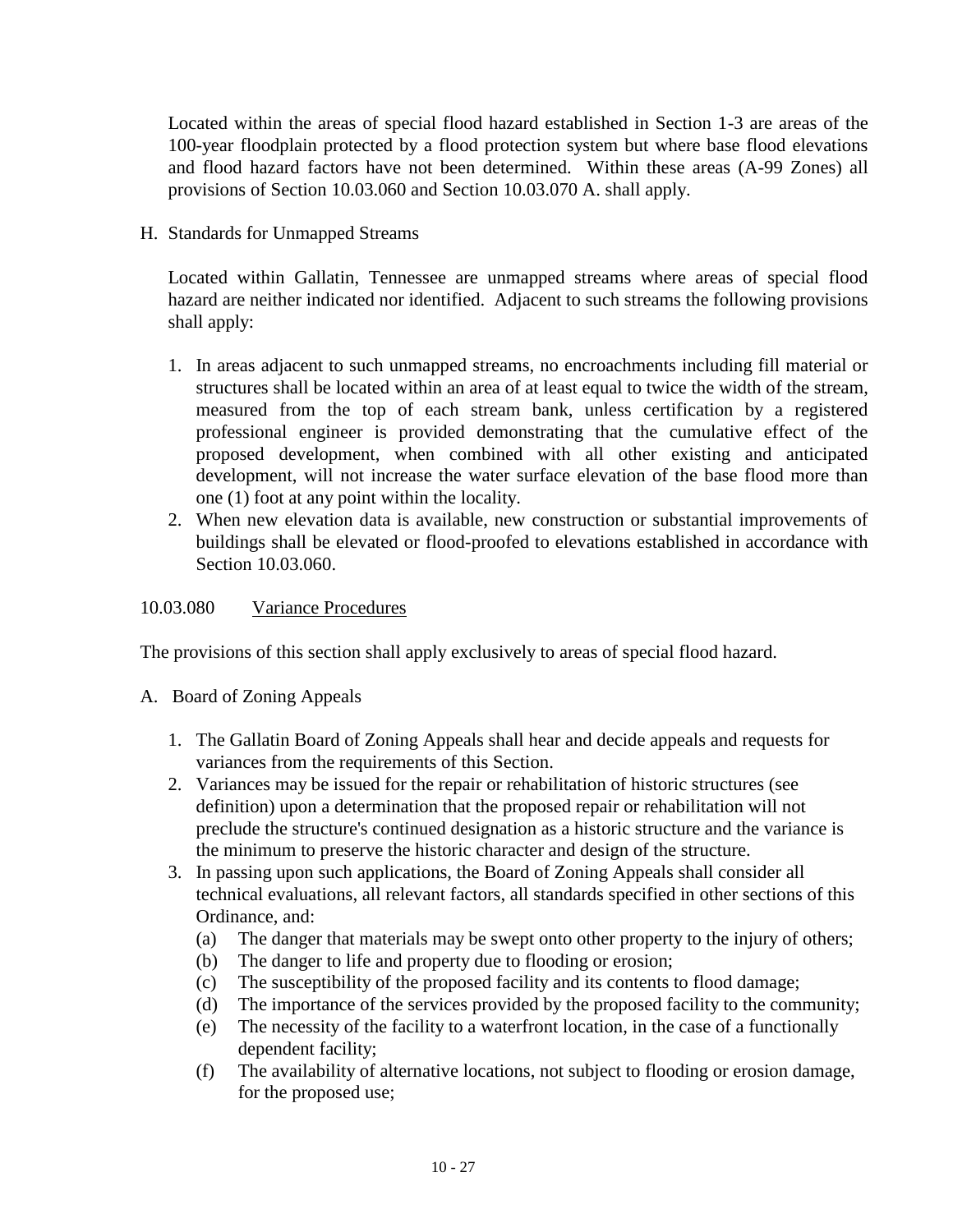- (g) The relationship of the proposed use to the comprehensive plan and floodplain management program for that area;
- (h) The safety of access to the property in times of flood for ordinary and emergency vehicles;
- (i) The expected heights, velocity, duration, rate of rise and sediment transport of the flood waters and the effects of wave action, if applicable, expected at the site, and;
- (j) The costs of providing governmental services during and after flood conditions including maintenance and repair of public utilities and facilities such as sewer, gas, electrical, and water systems, and streets and bridges.
- 4. Upon consideration of the factors listed above, and the purposes of this Ordinance, the Board of Zoning Appeals may attach such conditions to the granting of variances as it deems necessary to effectuate the purposes of this Ordinance.
- 5. Variances shall not be issued within any designated floodway if any increase in flood levels during the base flood discharge would result.
- B. Conditions for Variances
	- 1. Variances shall be issued upon a determination that the variance is the minimum relief necessary, considering the flood hazard; and in the instance of a historical building, a determination that the variance is the minimum relief necessary so as not to destroy the historic character and design of the building.
	- 2. Variances shall only be issued upon (a) a showing of good and sufficient cause, (b) a determination that failure to grant the variance would result in exceptional hardship; and (c) a determination that the granting of a variance will not result in increased flood heights, additional threats to public safety, extraordinary public expense, create nuisance, cause fraud on or victimization of the public, or conflict with existing local laws or ordinances.
	- 3. Any applicant to whom a variance is granted shall be given written notice that the issuance of a variance to construct a structure below the base flood level will result in increased premium rates for flood insurance, and that such construction below the base flood level increases risks to life and property.
	- 4. The City Planner shall maintain the records of all appeal actions and report the granting of any variances to the Federal Emergency Management Agency upon request.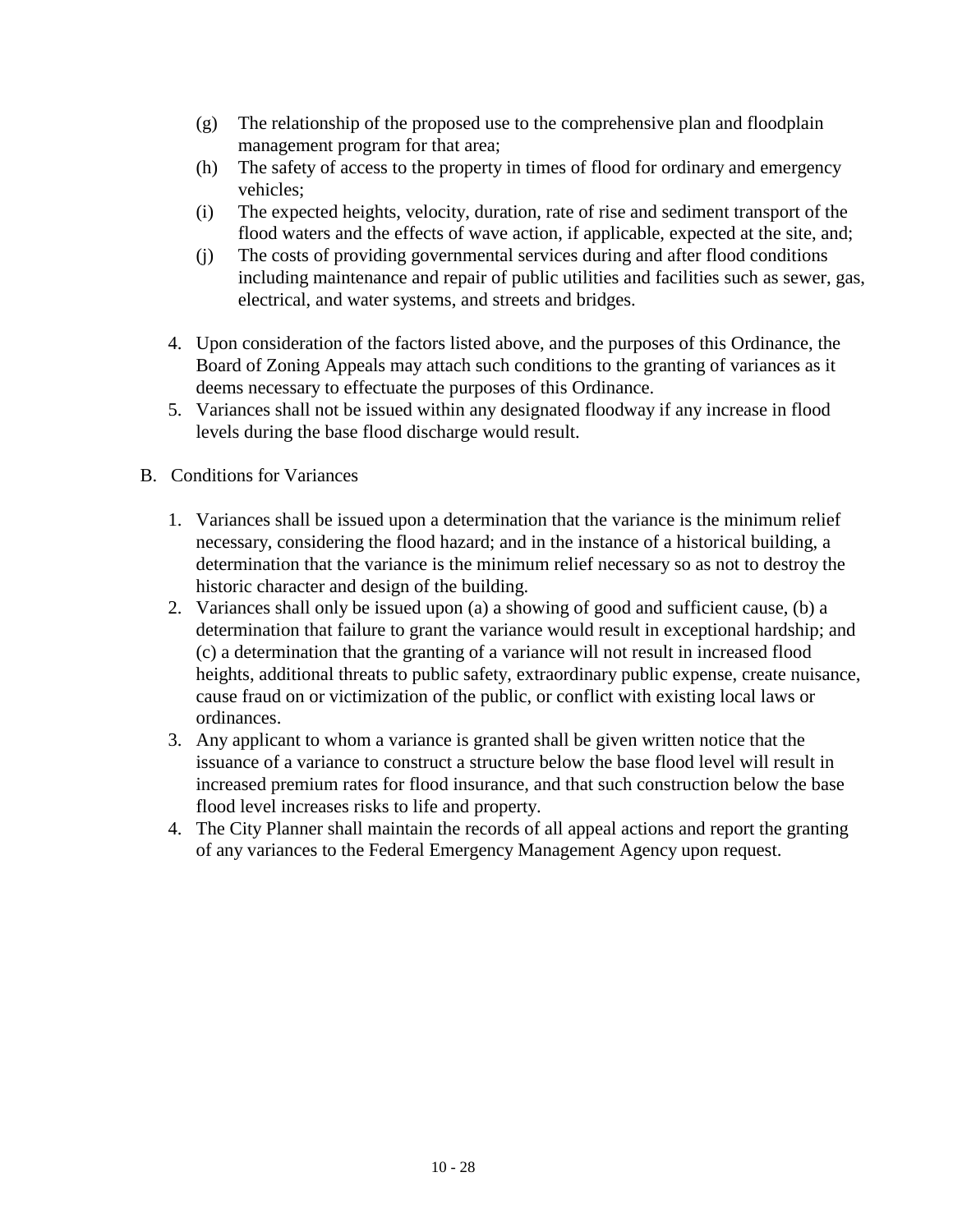# **10.04 Airport Overlay (AO) Zoning District Regulations**

#### 10.04.05 Short Title

This Ordinance shall also be known as and may also be cited as the Sumner County Regional Airport Zoning Ordinance

#### 10.04.010 Purpose

The purpose of this Ordinance is to regulate and restrict the height of structures and objects of natural growth, and otherwise regulate the use of property, in the vicinity of the Sumner County Regional Airport; to designate the Boards of Zoning Appeals to hear appeals; to provide for enforcement and penalties; to define certain terms used herein; and to amend the City of Gallatin Zoning Map to create the Sumner County Regional Airport Zoning Map and establish the boundaries of Airport Zoning districts.

#### 10.04.020 Statutory Authorization, Findings of Fact, and Objectives

This ordinance is adopted pursuant to the authority conferred by Title 42 of the Tennessee Code Annotated. It is hereby found that an obstruction has the potential for endangering the lives and property of users of the Sumner County Regional Airport, and property or occupants of land in its vicinity; that an obstruction may affect existing and future instrument approach minimums of the Sumner County Regional Airport; and that an obstruction may reduce the size of areas available for the landing, takeoff, and maneuvering of aircraft, thus tending to destroy or impair the utility of the Sumner County Regional Airport and the public investment therein. Accordingly, it is hereby declared that:

- A. the creation or establishment of an obstruction has the potential of being a public nuisance and may injure the region served by the Sumner County Regional Airport;
- B. it is necessary in the interest of the public health, public safety, and general welfare that the creation or establishment of obstructions that are a hazard to air navigation be prevented; and
- C. the prevention of these obstructions should be accomplished, to the extent legally possible, by the exercise of police power without compensation.

It is further declared that the prevention of the creation or establishment of hazards to air navigation, the elimination, removal, alteration or mitigation of hazards to air navigation, or marking and lighting of obstructions are public purposes for which a political subdivision may raise and expend public funds and acquire land or interests in land.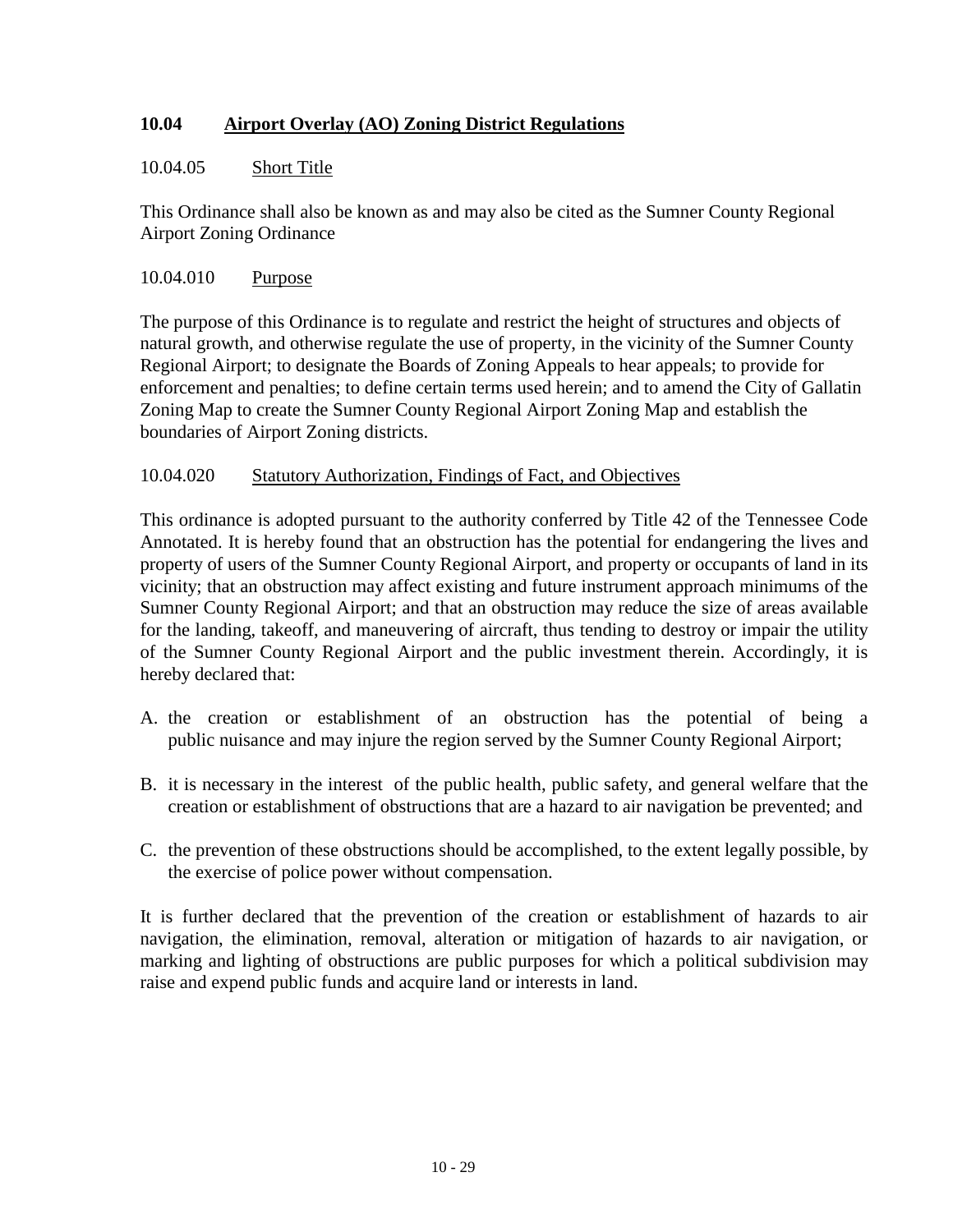#### 10.04.030 Recommendation and Certification of Airport Zoning Ordinance

- A. The Sumner County Regional Airport Authority recommended approval of this Ordinance on April 28, 2008 and recommended its adoption by the City of Gallatin, Sumner County and Wilson County to be incorporated into their respective zoning ordinances.
- B. The Tennessee Department of Transportation, Division of Aeronautics, has certified the Airport Zoning Regulations pursuant to TCA §42-6-105.
- 10.04.040 Definitions

Unless specifically defined below, words or phrases used in this Ordinance shall be interpreted as to give them the meaning they have in context or common usage, and to give this Ordinance the most reasonable application given its stated purpose and objectives:

- A. *Airport* Means Sumner County Regional Airport.
- B. *Airport Elevation* 584 feet above mean sea level.
- C. *Airport Manager* Airport Manager for the Sumner County Regional Airport
- D. *Airport Zoning Map* The Sumner County Regional Airport Part 77 Airport Airspace Drawing-Plan, approved by the Tennessee Department of Transportation, Division of Aeronautics on November 13, 2009, is adopted by reference by this Ordinance and incorporated as part of the Official Zoning Map of the City of Gallatin, Tennessee.
- E. *Approach Surface* A surface longitudinally centered on the extended runway centerline, extending outward and upward from the end of the primary surface and at the same slope as the approach zone height limitation slope set forth in Section 10.04.060 of this Ordinance. In plan the perimeter of the approach surface coincides with the perimeter of the approach zone.
- F. *Approach, Transitional, Horizontal, and Conical Zones* These zones are set forth in Section 10.04.050 of this Ordinance.
- G. *Board of Zoning Appeals* A Board consisting of 5 members, appointed by the Board of Mayor and Aldermen of the City of Gallatin as provided in Article 15.00, Section 15.04 of the Gallatin Zoning Ordinance.
- H. *Conical Surface* A surface extending outward and upward from the periphery of the horizontal surface at a slope of 20 to 1 for a horizontal distance of 4,000 feet.
- I. *Hazard to Air Navigation* An obstruction determined to have a substantial adverse effect on the safe and efficient utilization of the navigable airspace.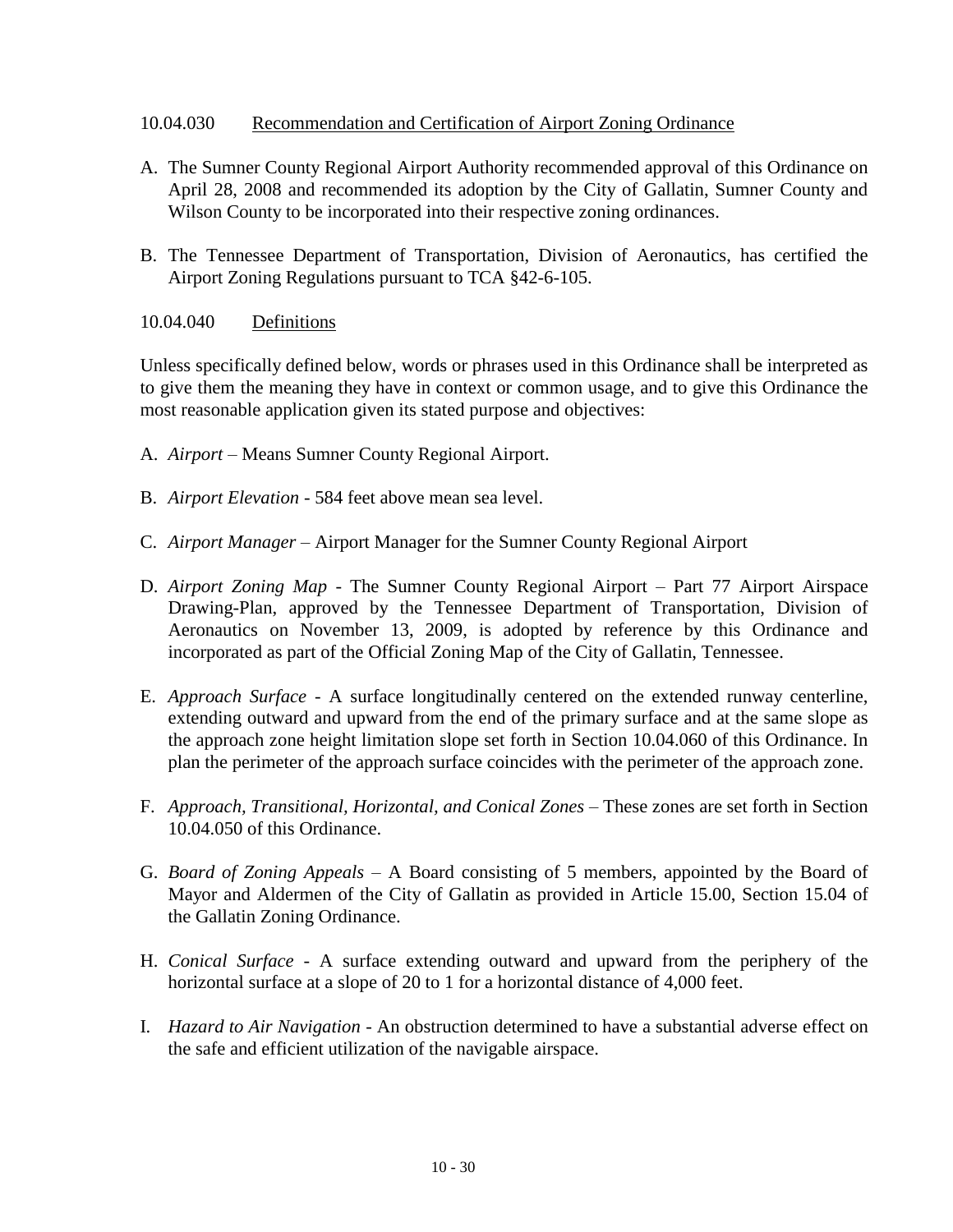- J. *Height* For the purpose of determining the height limits in all zones set forth in the Ordinance and shown on the zoning map, the datum shall be mean sea level elevation unless otherwise specified.
- K. *Horizontal Surface* A horizontal plane 150 feet above the established airport elevation, the perimeter of which in plan coincides with the perimeter of the horizontal zone.
- L. *Larger than Utility Runway* A runway that is constructed for and intended to be used by propeller driven aircraft of greater than 12,500 pounds maximum gross weight and jet powered aircraft.
- M. *Non-conforming Use* Any pre-existing structure, object of natural growth, or use of land which is inconsistent with the provisions of this Ordinance or an amendment thereto.
- N. *Non-precision Instrument Runway*  A runway having an existing instrument approach procedure utilizing air navigation facilities with only horizontal guidance, or area type navigation equipment, for which a straight-in non-precision instrument approach procedure has been approved or planned.
- O. *Obstruction* Any structure, growth, or other object, including a mobile object, which exceeds a limiting height set forth in Section 10.04.060 of this Ordinance.
- P. *Person* An individual, firm, partnership, corporation, company, association, joint stock association, or government entity; includes a trustee, a receiver, an assignee, or a similar representative of any of them.
- Q. *Precision Instrument Runway* A runway, having an existing instrument approach procedure utilizing an Instrument Landing System (ILS) or a Precision Approach Radar (PAR). It also means a runway for which a precision approach system is planned and is so indicated on an approved airport layout plan or any other planning document.
- R. *Primary Surface* A surface longitudinally centered on a runway. When the runway has a specially prepared hard surface, the primary surface extends 200 feet beyond each end of that runway; for military runways or when the runway has no specially prepared hard surface, or planned hard surface, the primary surface ends at each end of the runway. The width of the primary surface is set forth in Section 10.04.050 of this Ordinance. The elevation of any point on the primary surface is the same as the elevation of the nearest point on the runway centerline.
- S. *Runway* A defined area on an airport prepared for landing and take-off of aircraft along its length.
- T. *Structure* An object, including a mobile object, constructed or installed by man, including but without limitation, buildings, towers, cranes, smokestack, earth formation, and overhead transmission lines.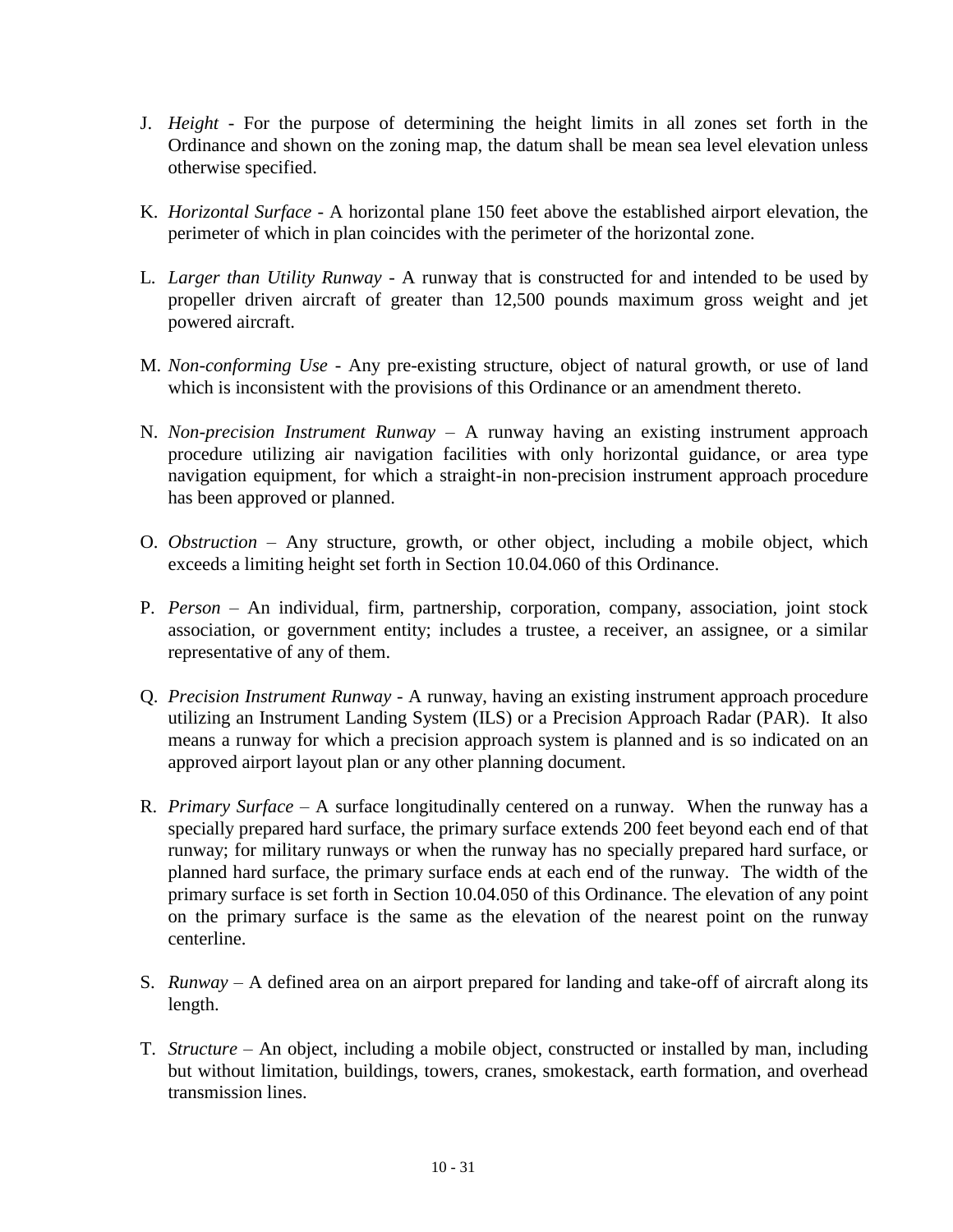- U. *Transitional Surfaces* These surfaces extend outward at 90 degree angles to the runway centerline and the runway centerline extended at a slope of seven (7) feet horizontally for each foot vertically from the sides of the primary and approach surfaces to where they intersect the horizontal and conical surfaces. Transitional surfaces for those portions of the precision approach surfaces, which project through and beyond the limits of the conical surface, extend a distance of 5,000 feet measured horizontally from the edge of the approach surface and at 90 degree angles to the extended runway centerline.
- V. *Tree* Any object of natural growth.
- W. *Utility Runway* A runway that is constructed for and intended to be used by propeller driven aircraft of 12,500 pounds maximum gross weight and less.
- X. *Visual Runway* A runway intended solely for the operation of aircraft using visual approach procedures.

#### 10.04.050 Airport Zones

In order to carry out the provisions of this Ordinance, there are hereby created and established certain zones which include all of the land lying beneath the approach surfaces, transitional surfaces, horizontal surfaces, and conical surfaces as they apply to Sumner County Regional Airport. Such zones are identified on the Part 77 Airport Airspace Drawing-Plan in the Sumner County Regional Airport Layout Plan, prepared by the Sumner County Regional Airport Authority and approved by the Tennessee Department of Transportation, Division of Aeronautics on November 13, 2009. The following Airport Zones, shown on the aforementioned Airspace Drawing-Plan, are hereby defined and adopted by reference and declared to be a part of these Airport Zoning Regulations and designated as the Airport Zoning Map and shall be incorporated as part of the Official Zoning Map of the City of Gallatin, Tennessee. An area which is located in more than one of the following zones is considered to be only in the zone with the more restrictive height limitation.

- A. Runway Larger than Utility With A Visibility Minimum Greater Than ¾ Mile Non-precision Instrument Approach Zone – The inner edge of this approach zone coincides with the width of the primary surface and is 500 feet wide. The approach zone expands outward uniformly to a width of 3,500 feet at a horizontal distance of 10,000 feet from the primary surface. Its centerline is the continuation of the centerline of the runway.
- B. Runway Larger than Utility with A Visibility Minimum as Low As ¾ Mile Non-precision Instrument Approach Zone – The inner edge of this approach zone coincides with the width of the primary surface and is 1,000 feet wide. The approach zone expands outward uniformly to a width of 4,000 feet at a horizontal distance of 10,000 feet from the primary surface. Its centerline is the continuation of the centerline of the runway.
- C. Transitional Zones The transitional zones are the areas beneath the transitional surfaces.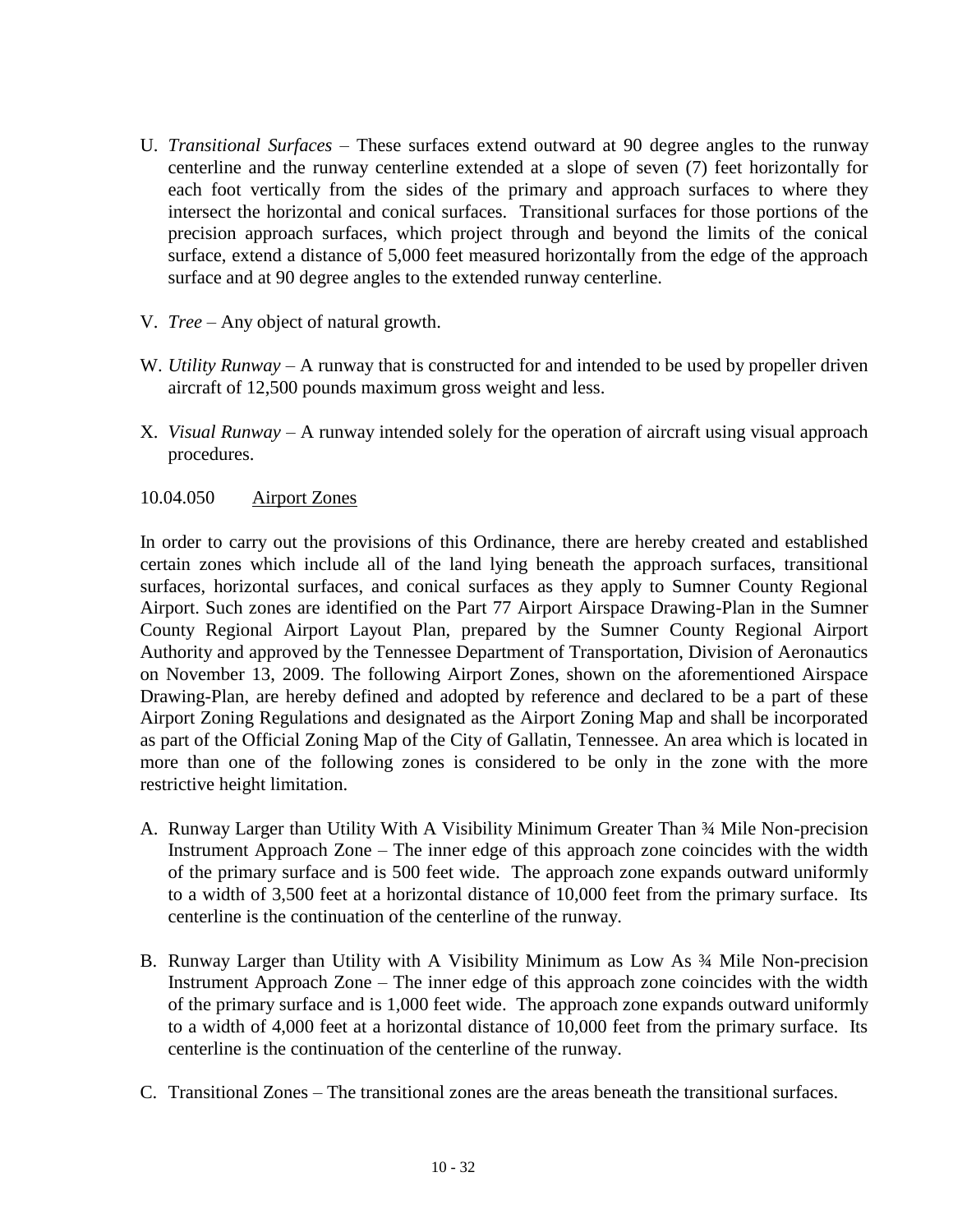- D. Horizontal Zone The horizontal zone is established by swinging arcs of 5,000 feet radii for all runways designated utility or visual and 10,000 feet for all others from the center of each end of the primary surface of each runway and connecting the adjacent arcs by drawing lines tangent to those arcs. The horizontal zone does not include the approach and transitional zones.
- E. Conical Zone The conical zone is established as the area that commences at the periphery of the horizontal zone and extends outward there from a horizontal distance of 4,000 feet.

#### 10.04.060 Airport Zone Height Limitations

Except as otherwise provided in this Ordinance, no structure shall be erected, altered, or maintained, and no tree shall be allowed to grow in any zone created by this Ordinance to a height in excess of the applicable height herein established for such zone. Such applicable height limitations are hereby established for each of the zones as follows:

- A. Runway Larger than Utility With A Visibility Minimum Greater than ¾ Mile Non-precision Instrument Approach Zone – Slopes thirty-four (34) feet outward for each foot upward beginning at the end of and at the same elevation as the primary surface and extending to a horizontal distance of 10,000 feet along the extended runway centerline.
- B. Transitional Zones Slope seven (7) feet outward for each foot upward beginning at the sides of and at the same elevation as the primary surface and the approach surface, and extending to a height of 150 feet above the airport elevation which is 584 feet above mean sea level. In addition to the foregoing, there are established height limits sloping seven (7) feet outward for each foot upward beginning at the sides of and the same elevation as the approach surface, and extending to where they intersect the conical surface. Where the precision instrument runway approach zone projects beyond the conical zone, there are established height limits sloping seven (7) feet outward for each foot upward beginning at the sides of and the same elevation as the approach surface, and extending a horizontal distance of 5,000 feet measured at 90 degree angles to the extended runway centerline.
- C. Horizontal Zone Established at 150 feet above the airport elevation or at a height of 734 feet above mean sea level.
- D. Conical Zone Slopes twenty (20) feet outward for each foot upward beginning at the periphery of the horizontal zone and at 150 feet above the airport elevation and extending to a height of 350 feet above the airport elevation.
- E. Excepted Height Limitations Nothing in this Ordinance shall be construed as prohibiting the construction or maintenance of any structure, or growth of any tree to a height up to 50 feet above the surface of the land.

#### 10.04.070 Use Restriction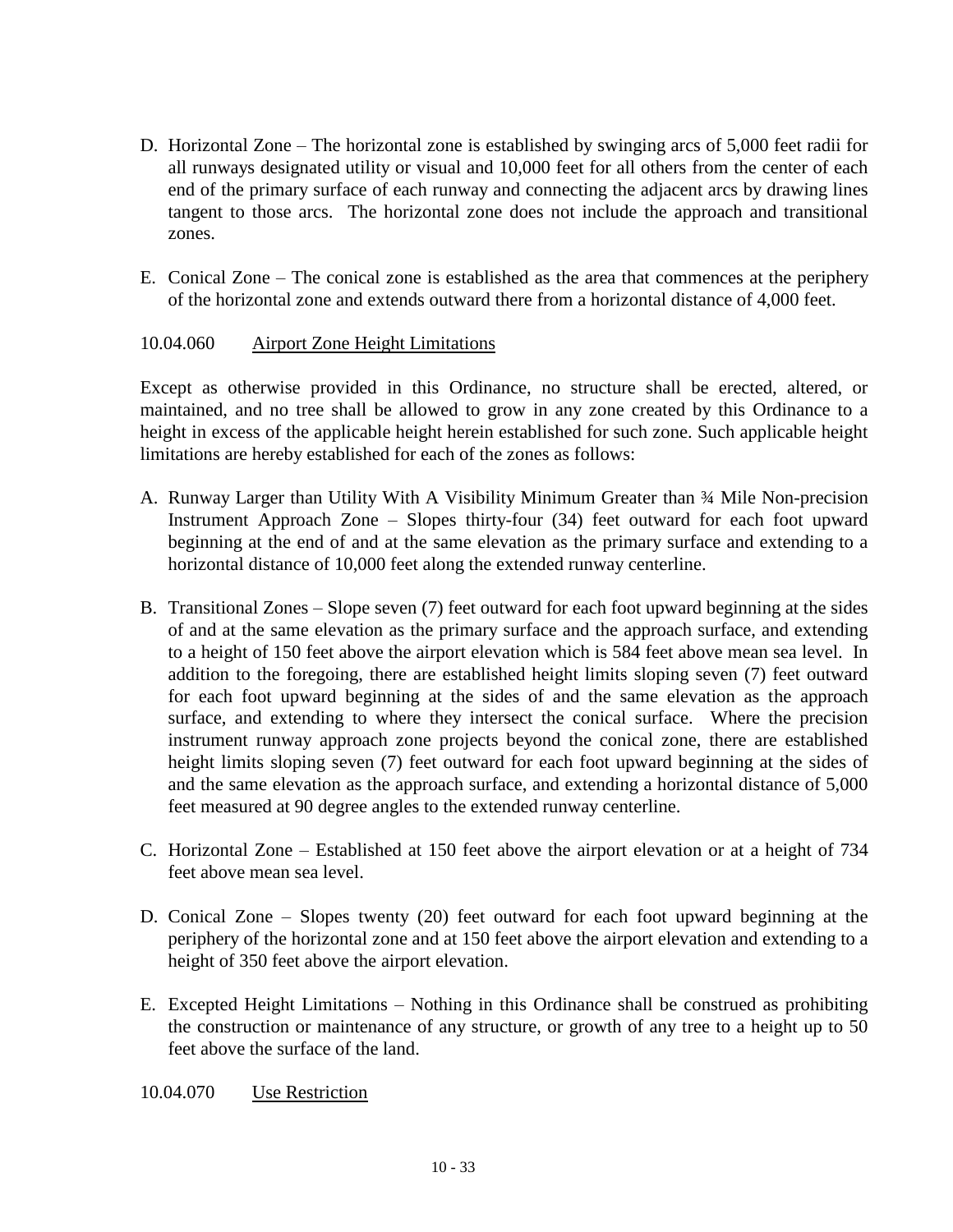Notwithstanding any other provisions of this Ordinance, no use may be made of land or water within any zone established by this Ordinance in such a manner as to create electrical interference with navigational signals or radio communication between airport and aircraft, make it difficult for pilots to distinguish between airport lights and others, result in glare in the eyes of pilots using the airport, impair visibility in the vicinity of the airport, create bird strike hazards, or otherwise in any way endanger or interfere with the landing, takeoff, or maneuvering of aircraft intending to use the airport.

#### 10.04.080 Nonconforming Uses

- A. Regulations Not Retroactive The regulations prescribed in the Ordinance shall not be construed to require the removal, lowering, or other change or alteration of any structure or tree not conforming to the regulations as the effective date of this Ordinance, or otherwise interfere with the continuance of a nonconforming use. Nothing contained herein shall require any change in the construction, alteration, or intended use of any structure, the construction or alteration of which was begun prior to the effective date of this Ordinance, and is diligently prosecuted.
- B. Marking and Lighting Notwithstanding the preceding provision of this Section, the owner of any existing nonconforming structure or tree is hereby required to permit the installation, operation, and maintenance thereon of such markers and lights as shall be deemed necessary by the Airport Manager to indicate to the operators of aircraft in the vicinity of the airport, the presence of such airport obstruction. Such markers and lights shall be installed, operated, and maintained at the expense of the Sumner County Regional Airport Authority.

#### 10.04.090 Permits

A. Future Uses – Except as specifically provided in 1, 2, and 3 hereunder, no material change shall be made in the use of land, no structure shall be erected or otherwise established, and no tree shall be planted in any zone hereby created unless a permit therefore shall have been applied for and granted by the Zoning Administrator for the City of Gallatin. Each application for a permit shall indicate the purpose for which the permit is desired, with sufficient particularity to permit it to be determined whether the resulting use, structure, or tree would conform to the regulations herein prescribed. If such determination is in the affirmative, the permit shall be granted. No permit for use inconsistent with the provisions of this Ordinance shall be granted unless a variance has been approved in accordance with Section 10.04.090.D. Prior to the issuance of a permit, the Zoning Administrator may request that the permit applicant provide verification from the Federal Aviation Administration as to the effect of the requested permit or proposed construction on the operation of air navigation facilities and the safe, efficient use of navigable airspace. The Zoning Administrator may also consult with the Airport Manager for advice as to the aeronautical and operational effects of the permit application.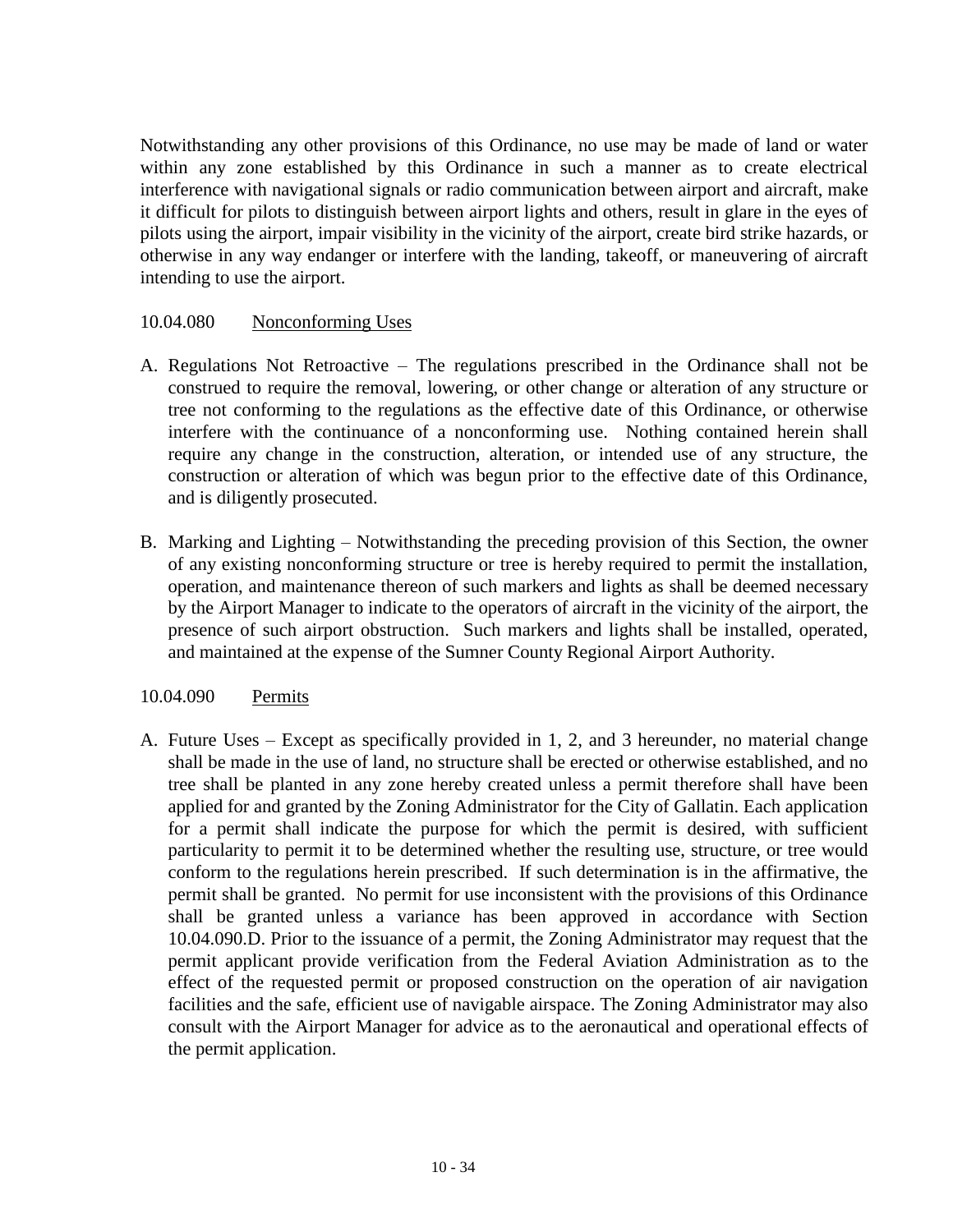- 1. In the area lying within the limits of the horizontal zone and conical zone, no permit shall be required for any tree or structure less that seventy-five feet of vertical height above the ground, except when, because of terrain, land contour, or topographic features, such tree or structure would extend above the height limit prescribed for such zones.
- 2. In areas lying within the limits of the approach zones but at a horizontal distance of not less than 4,200 feet from each end of the runway, no permit shall be required for any tree or structure less than seventy-five (75) feet of vertical height above the ground, except when such tree or structure would extend above the height limit prescribed for such approach zones.
- 3. In the areas lying within the limits of the transition zones beyond the perimeter of the horizontal zone, no permit shall be required for any tree or structure less than seventyfive feet of vertical height above the ground, except when such tree or structure, because of terrain, land contour, or topographic features, would extend above the height limit prescribed for such transition zones.
- 4. Nothing contained in any of the foregoing exceptions shall be construed as permitting or intending to permit any construction, or alteration of any structure, or growth of any tree in excess of any of the height limits established by the Ordinance except as set forth in Section 10.04.060.E.
- B. Existing Uses No permit shall be granted that would allow the establishment or creation of an obstruction or permit a nonconforming use, structure, or tree to become a greater hazard to air navigation, than it was on the effective date of this Ordinance or any amendments thereto or than it is when the application for a permit is made. Except as indicated all applications for such a permit shall be granted.
- C. Nonconforming Uses Abandoned or Destroyed Whenever the City of Gallatin Zoning Administrator determines that a nonconforming tree or structure has been abandoned or more than 80 percent torn down, physically deteriorated, or decayed, no permit shall be granted that would allow such structure or tree to exceed the applicable height limit or otherwise deviate from the zoning regulations.
- D. Variances Any person desiring to erect or increase the height of any structure, or permit the growth of any tree, or use property, not in accordance with the regulations prescribed in this Ordinance, may apply to the City of Gallatin Board of Zoning Appeals for a variance from such regulations. The application for variance shall be accompanied by a determination from the Federal Aviation Administration as to the effect of the proposal on the operation of air navigation facilities and the safe, efficient use of navigable airspace. Such variances shall be allowed where it is duly found that a literal application or enforcement of the regulations will result in unnecessary hardship and relief granted, will not be contrary to the public interest, will not create a hazard to air navigation, will do substantial justice, and will be in accordance with the spirit of the Ordinance. Additionally, no application for variance to the requirements of this Ordinance may be considered by the Board of Zoning Appeals unless a copy of the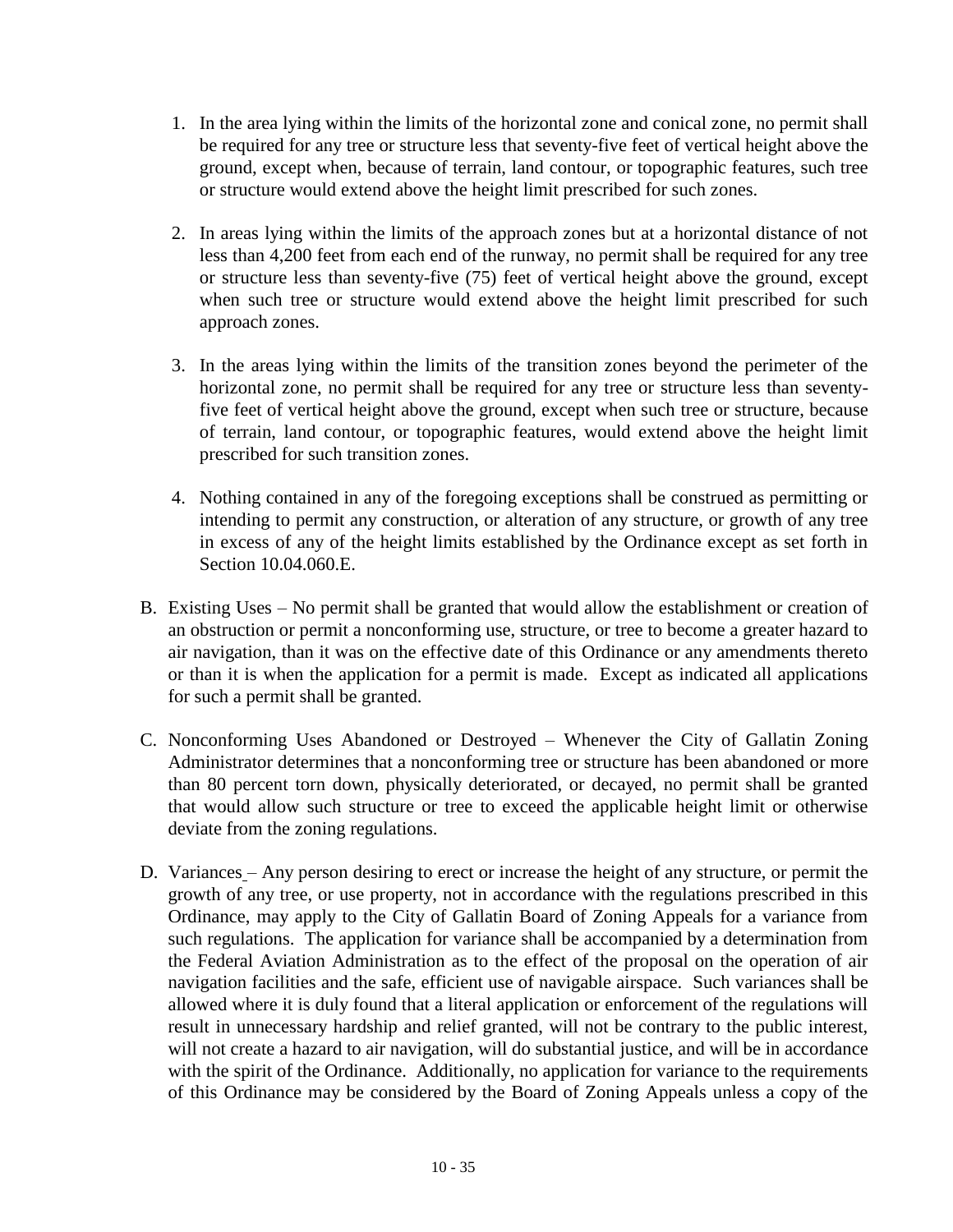application has been furnished to the Airport Manager for advice as to the aeronautical effects of the variance. If the Airport Manager does not respond to the application within 15 days after receipt, the Board of Zoning Appeals may act on its own to grant or deny said application.

E. Obstruction Marking and Lighting – Any permit or variance granted may, if such action is deemed advisable to effectuate the purpose of this Ordinance and be reasonable in the circumstances, be so conditioned as to require the owner of the structure or tree in question to install, operate, and maintain, at the owner's expense, such markings and lights as may be necessary. If deemed proper by the Board of Zoning Appeals, this condition may be modified to require the owner to permit the Airport Authority, at its own expense, to install, operate, and maintain the necessary markings and lights.

## 10.04.100 Enforcement

It shall be the duty of the Zoning Administrator to administer and enforce the regulations prescribed herein. Applications for permits and variances shall be made to the Zoning Administrator upon a form published for that purpose. Applications required by this Ordinance to be submitted to the Zoning Administrator shall be promptly considered and granted or denied. Application for action by the Board of Zoning Appeals shall be forthwith transmitted by the Zoning Administrator.

## 10.04.110 Board of Zoning Appeals

The Board of Zoning Appeals is hereby designated to hear appeals from airport zoning ordinances created under this section pursuant to TCA §42-6-108.

- A. Any person aggrieved, or any taxpayer affected, by any decision of the Zoning Administrator, made in the administration of Section 10.04 of this Ordinance, may appeal to the Board of Zoning Appeals pursuant to the provisions of Section 15.04 of the Gallatin Zoning Ordinance.
- B. The Board of Zoning Appeals shall be authorized to consider variances from the Airport Zoning Regulations pursuant to Section 10.04.090 of the Gallatin Zoning Ordinance.
- C. An appeal shall stay all proceeding in furtherance of the action appealed from unless the Zoning Administrator certifies to the Board of Zoning Appeals, after the notice of appeal has been filed with it, that by reason of the facts stated in the certificate a stay would in the opinion of the Zoning Administrator cause imminent peril to life or property. In such case, proceedings shall not be stayed except by order of the Board of Zoning Appeals or notice to the Zoning Administrator and on due cause shown.
- D. The Board of Zoning Appeals may, in conformity with the provisions of this Ordinance, reverse or affirm, in whole or in part, or modify the order, requirement, decision, or determination as may be appropriate under the circumstances.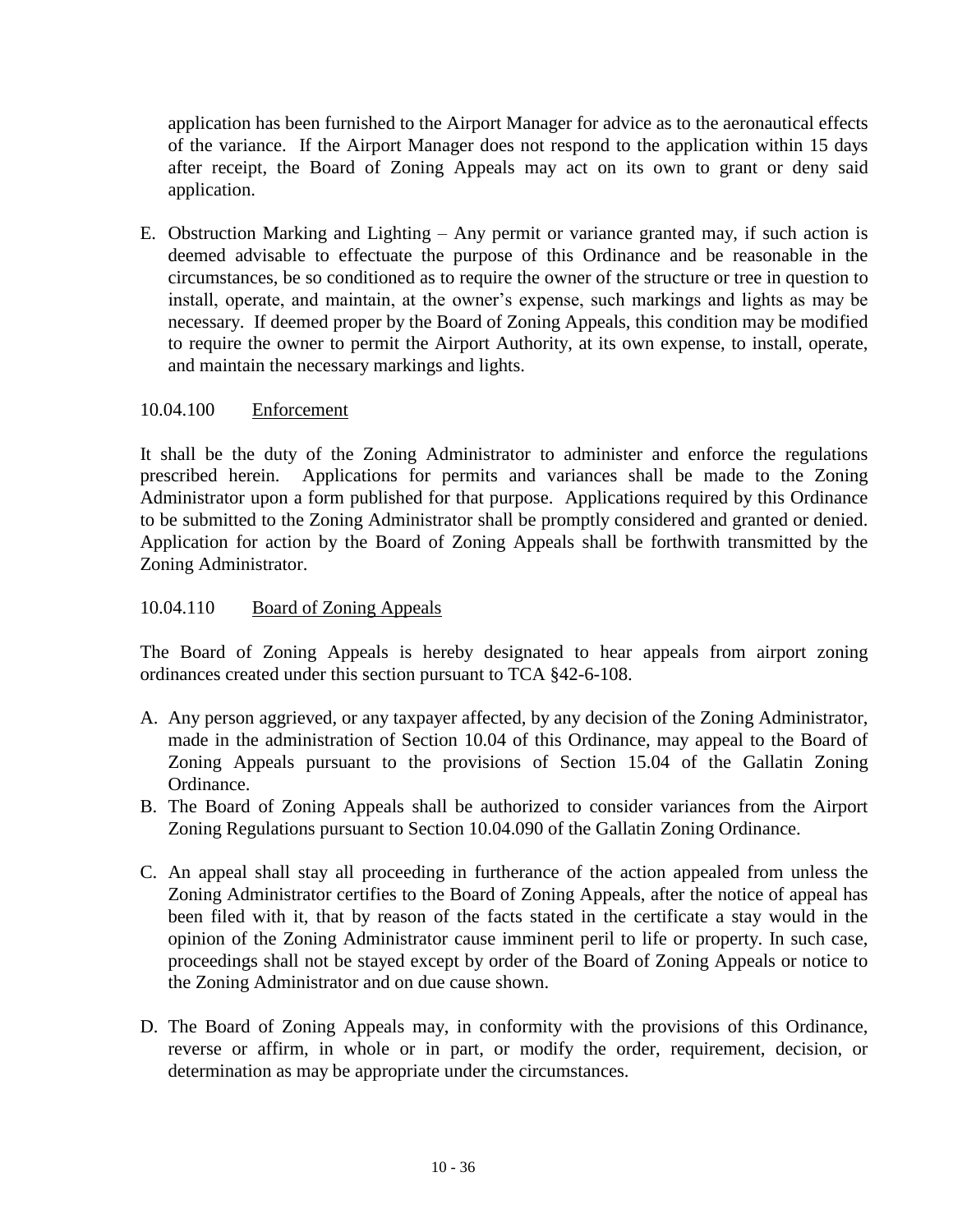#### 10.04.120 Judicial Review

Any person or agency of the city government may appeal to a court of competent jurisdiction a decision of the Board of Zoning Appeals as provided under statutes of the State of Tennessee.

#### 10.04.130 Penalties

Penalties for Violation of this Ordinance shall be pursuant to Section 15.08.020, Penalties for Violation, of the Gallatin Zoning Ordinance.

#### 10.04.140 Conflicting Regulations

Where there exists a conflict between any of the regulations or limitations prescribed in this Ordinance and any other regulations applicable to the same area, whether the conflict be with respect to the height of structures or trees, and the use of land, or any other matter, the more stringent limitation or requirement shall govern and prevail.

#### 10.04.150 Severability

If any of the provisions of this Ordinance or the application thereof to any person or circumstances are held invalid, such invalidity shall not affect other provisions or application of the Ordinance which can be given effect without the invalid provision or application, and to this end, the provisions of the Ordinance are declared to be severable.

#### 10.04.160 Effective Date

Whereas, the immediate operation of the provisions of this Ordinance is necessary for the preservation of the public health, public safety, and general welfare, and this Ordinance shall be in full force and effect from and after its passage by the Board of Mayor and Alderman and publication and posting as required by law. Adopted by the City of Gallatin on April 21, 2009.